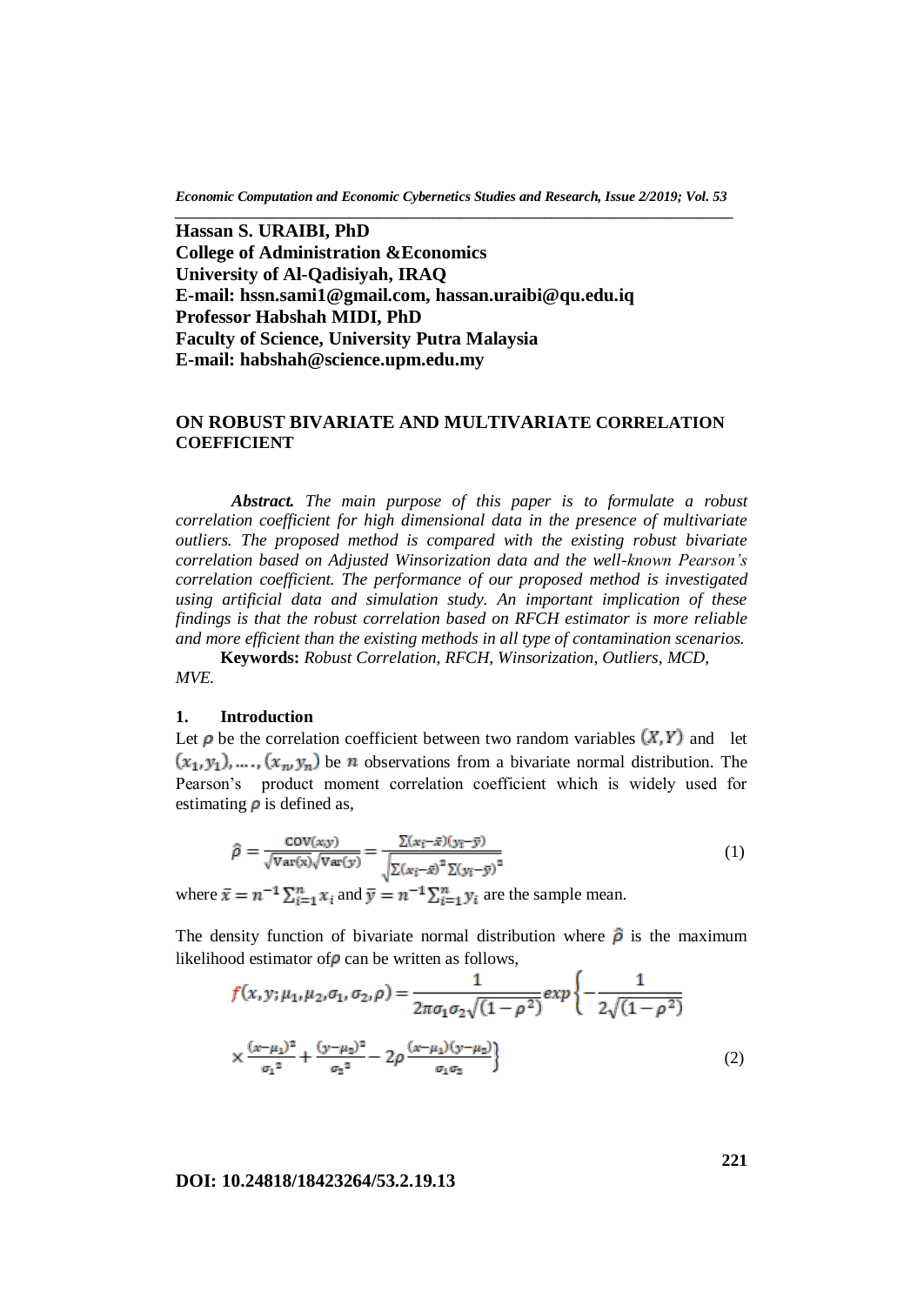where  $\mu_1$  and  $\mu_2$  are the parameters of mean,  $\sigma_1$  and  $\sigma_2$  are standard deviations of the random variables  $X$  and  $Y$  respectively (Shevlyakov and Smirnov, 2011). t is well known that sample mean and sample standard deviation are easily affected by outliers or other contamination. In this situation  $\hat{\rho}$  or r becomes nonrobust when outliers may occur in either  $x_i$  or  $y_i$  or in both  $(x_i, y_i)$ . As such, contamination model should be described using mixture normal densities, where outliers are distributed from another distribution. It is called normal mixture model ( Marrona et al. ,2006) where the distribution of outliers is normal but it differs from the normal distribution of the majority of data. Tukey's gross error model (Tukey,1960) described such model based on sample correlation coefficient as follows,

\_\_\_\_\_\_\_\_\_\_\_\_\_\_\_\_\_\_\_\_\_\_\_\_\_\_\_\_\_\_\_\_\_\_\_\_\_\_\_\_\_\_\_\_\_\_\_\_\_\_\_\_\_\_\_\_\_\_\_\_\_\_\_\_\_\_\_

$$
f(x, y) = (1 - \epsilon)N(x, y; 0, 0, 1, 1, \rho) + \epsilon N(x, y; 0, 0, k, k, \dot{\rho})
$$
(3)

where  $k > 1$ , sgn( $\phi$ ) = -sgn( $\rho$ ) and  $\epsilon$  is positive number such that  $(0 \leq \epsilon < 0.50)$ .

Since the sample correlation does not exactly comes from the bivariate normal distribution, but from a normal multivariate model, the second part of Equation (3) would effect on the accuracy of the estimation of correlation coefficient. This is due to the fact that the mean and standard deviation estimation of good data in the first part of Equation (3) are combined with their counterparts in the second part. Thus, the sample correlation coefficient of model (3) is biased especially, when the  $\dot{\rho}$  is significant and differ from their counterparts in the first part of Equation (3) (Shevlyakov and Smirnov,2011). Consequently, the presence of outliers in a data destroys the estimated value of  $\rho$  of good data and may change its sign (Gnanadesikan and Kettenring, 1972; Devlin, Gnanadesikan, and Kettenring, 1981). On the solution considered to overcome this issue, the robustness literature shows a variety of approaches of robust correlations based on robust variancecovariance matrix. The commonly used robust multivariate location and scatter matrices are the Minimum Covariance Determinant (MCD) and Minimum Volume Ellipsoid (MVE) that were introduced by Rousseeuw (1984) and Rousseeuw (1985), respectively.

Unfortunately, the MCD and the MVE are not feasible option for high dimensional data due to their time consuming procedures, even though the Fast-MCD is used (Rousseeuw and Van Driessen ,1999), see also Khan et al. (2007a) and Khan et al. (2007b). However, some publications addressed this issue and proposed using the approach of robust univariate correlation ( see, Alqallaf et al.,2002) or bivariate correlation that will be discussed later. Khan et al. (2007b) proposed Adjusted Winsorization correlation which reduces the computation time as a robust bivariate correlation to overcome the problem of high dimensional data and bivariate outliers (outliers that are present in two predictors). Khan et al. (2007b) pointed out that the Adjusted Winsorization correlation yields very poor results in the presence of multivariate outliers. Olive and Hawkins (2010) proposed Reweighted Fast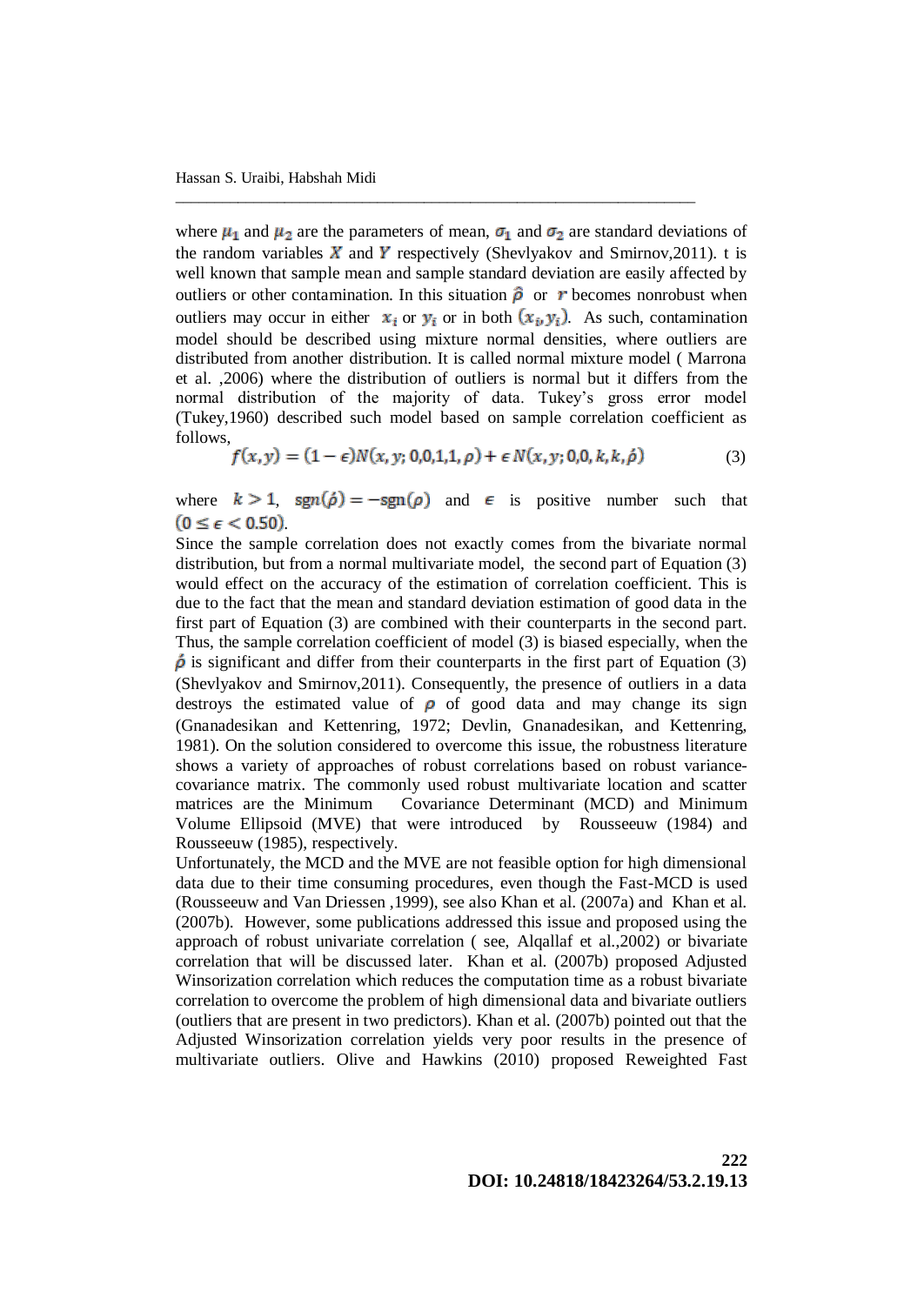Consistent and High breakdown (RFCH) estimator which is faster than the Fast MCD. To the best our knowledge, this estimator has not been used in the development of robust correlation coefficient in the presence of multivariate outliers (outliers that are present in more than two predictors). Therefore, the objective of this paper is to propose robust multivariate correlation matrix based on RFCH estimator which is more robust and less time consuming than the Adjusted Winsorized correlation. This paper is organized to present the bivariate correlation based on Adjusted Winsorization data in Section 2. The Section 3 describes the robust multivariate correlation matrix which relies on the RFCH estimator. Section 4 and Section 5 illustrate numerical example and simulation study to assess the performance of the RFCH correlation coefficient.

\_\_\_\_\_\_\_\_\_\_\_\_\_\_\_\_\_\_\_\_\_\_\_\_\_\_\_\_\_\_\_\_\_\_\_\_\_\_\_\_\_\_\_\_\_\_\_\_\_\_\_\_\_\_\_\_\_\_\_\_\_\_\_\_\_

### **2. Adjusted Winsorization Correlation**

Khan et al. (2007b) pointed out that the Pearson's correlation coefficients can be calculated from Winsorized data based on the approach of univariateWinsorization of the data which was introduced by Huber (1981). Alqallaf et al. (2002) re-studied Huber (1981) approach to estimate the individual elements of high dimensional



**Figure 1:** Winsorized univariate data with tuning constant  $(c = 2)$  to find the **robust correlation estimates.**

Correlation matrix. This idea starts by standardizing the dependent variable  $y_i$  and independent variable  $x_i$  robustly as follows:

$$
X_i = \frac{x_i - \text{med}(x_i)}{\text{MAD}(x_i)} \text{ and } Y_i = \frac{y_i - \text{med}(y_i)}{\text{MAD}(y_i)}
$$

where  $i = 1, 2, ..., n$ 

They first determined tuning constant,  $\mathbf c$  equals to 2. Observations that having absolute value greater than  $\mathbf c$ , are transformed using Huber score function that are defined as follows,

$$
\psi_c(X_i) = \begin{cases} c \operatorname{sign}(X_i) & \text{if} \quad |X_i| > c \\ X_i & \text{if} \quad 0, W \end{cases} \tag{4}
$$

and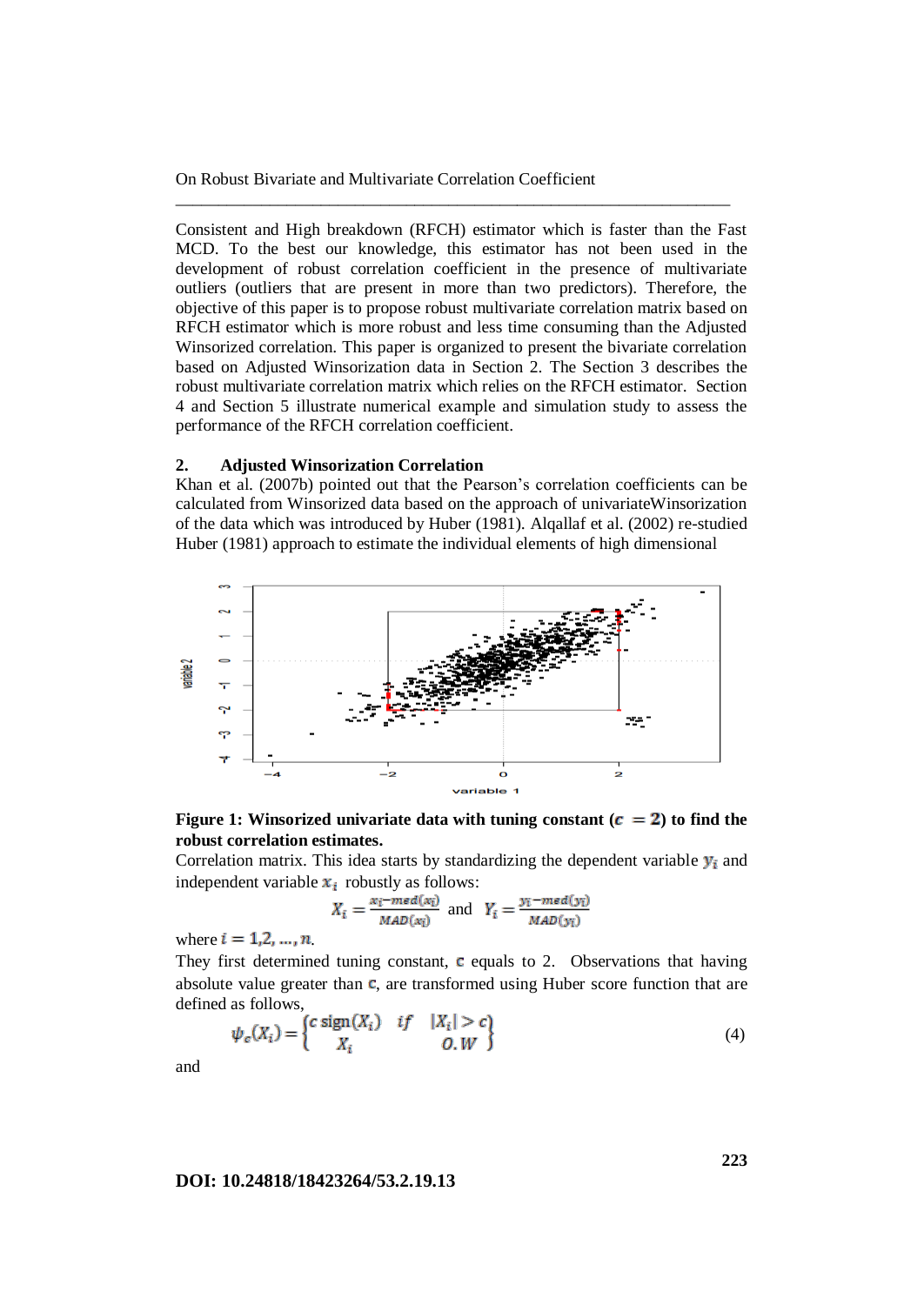Hassan S. Uraibi, Habshah Midi

$$
\psi_c(Y_i) = \begin{cases} c \operatorname{sign}(Y_i) & \text{if} \quad |Y_i| > c \\ Y_i & \text{if} \quad 0, W \end{cases} \tag{5}
$$

\_\_\_\_\_\_\_\_\_\_\_\_\_\_\_\_\_\_\_\_\_\_\_\_\_\_\_\_\_\_\_\_\_\_\_\_\_\_\_\_\_\_\_\_\_\_\_\_\_\_\_\_\_\_\_\_\_\_\_\_\_\_\_\_\_\_\_

By using Figure 1, Khan et al. (2007b) illustrated that the univariateWinsorization approach brings the outlying observations to the boundary of a  $2c \times 2c$  square. The plot shows the effect of the correlation outliers at the bottom right corner which are shrunken to the corner  $(2, -2)$ , and thus are left almost unchanged. To remedy this problem, a robust correlation estimator derived from pairwise affine equivariant covariance estimator, such as bivariate M-estimator can be used (Maronna,1976), DGK , OGK (Maronna and Zamar,2002). Khan et al. (2007b) pointed out that this method is not fast enough with high dimensional data. Therefore, they suggested the approach of Adjusted Winsorization as bivariate Winsorization approach of the data which is based on an initial tolerance ellipse and corresponding to robust bivariate correlation matrix. The transformation shrinks the outliers to the border of this ellipse. This approach can be summarized as follows,

**Step1.** Determine different tuning constants  $\boldsymbol{c}$  for different quadrants which is called the Adjusted Winsorization: Let  $\alpha_i = \psi_c(X_i) * \psi_c(Y_i)$ , then  $n_1$  is the subsample of  $\alpha_k$  where  $\alpha_k = (\alpha_i < 0)$  and  $k = 1, 2, \dots, m$ , and  $m \le n$ . The remaining  $\alpha_i$  which is equivalent to  $(n - m)$  is the second subsample, denoted as  $n_2$ . If  $(n_1 < n_2)$ , the new tuning parameter  $c_1 = c \times \sqrt{h}$  where  $h = n_1/n_2$  and then re-calculate the transformed variables using Equations (4) and (5), with new constant  $c_1$ . Hence, the transformation includes only the outliers in  $n_1$ . When  $n_1 > n_2$  the new tuning parameter is  $c_1 = c \times \sqrt{h}$  where  $h = n_2/n_1$ . The Huber univariateWinsorization correlation is given as follows,

$$
\hat{\rho}[\psi_c(Y_i), \psi_c(X_i)] = \frac{Cov[\psi_c(Y_i), \psi_c(X_i)]}{\sigma_{\psi_c(Y_i)} \cdot \sigma_{\psi_c(X_i)}}\tag{6}
$$

Since  $\sigma_{\psi_c(Y_i)} = \sigma_{\psi_c(X_i)} = 1$ , the Equation (6) is then written as follows,  $\vert$  (7)



**Figure 2: Adjusted Winsorization data with tuning constant (** $\mathbf{c} = 2$ **) and**  $\mathbf{f}_{1} = \sqrt{\mathbf{h}\mathbf{c}}$  for calculating the initial robust correlation estimate.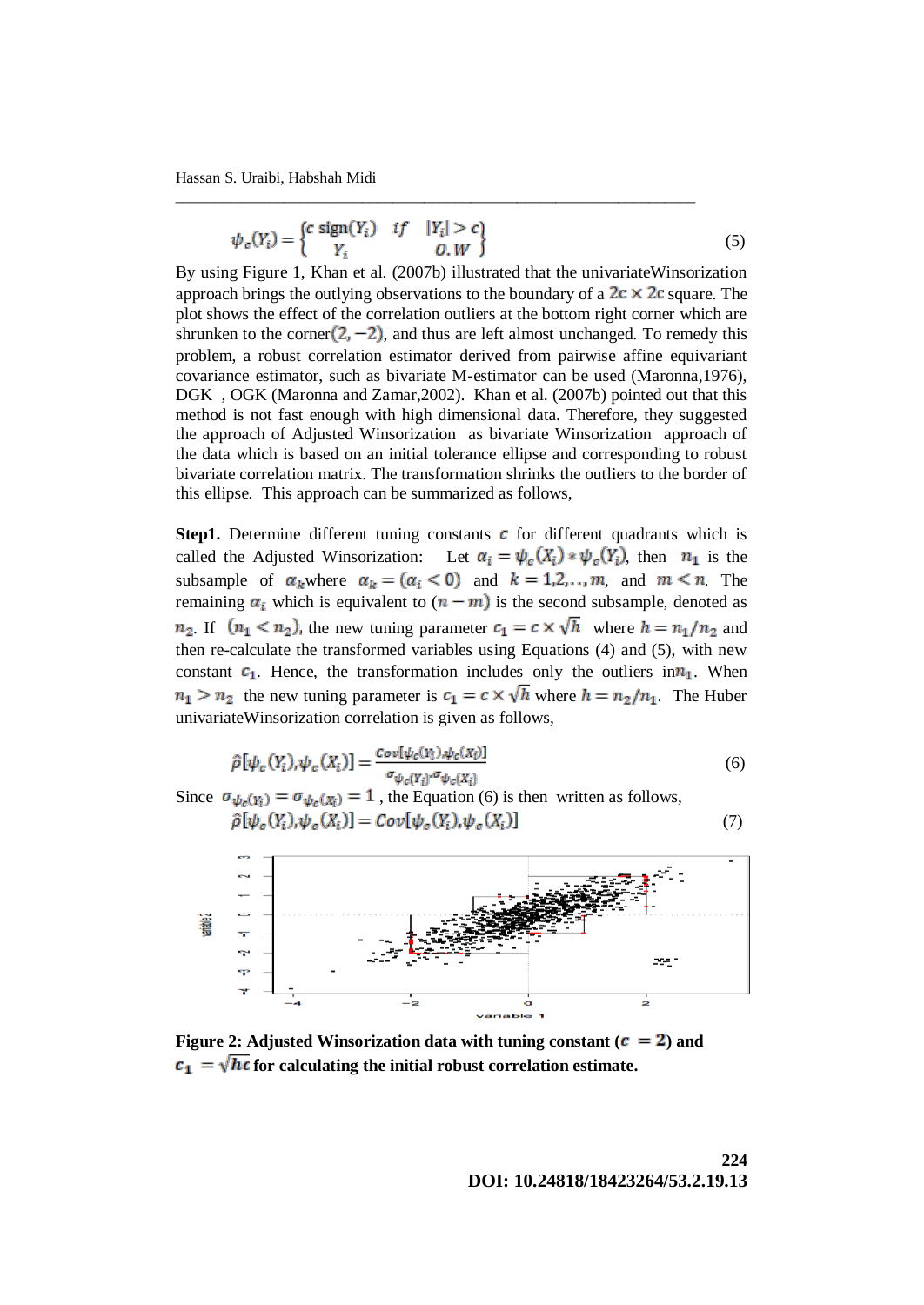Figure 2 illustrates the limitations of the Adjusted Winsorization for finding the initial robust correlation estimate. It is obvious that the outlying points are illustrated to the corners of squares.

\_\_\_\_\_\_\_\_\_\_\_\_\_\_\_\_\_\_\_\_\_\_\_\_\_\_\_\_\_\_\_\_\_\_\_\_\_\_\_\_\_\_\_\_\_\_\_\_\_\_\_\_\_\_\_\_\_\_\_\_\_\_\_\_\_

**Step 2** Outliers transformation:

Suppose that  $\varphi$  is a 2  $\times$  2 matrix of  $Cov[\psi_c(Y_i), \psi_c(X_i)]$ , such that, (8)

and let  $Z = (Y_i \ X_i)$ , and the  $D(Z) = diag(Z\varphi^{-1}Z')$  is the Mahalanobis distance. The data points that has  $D(Z) > \chi^2_{(0.95,2)}$  are multiplied by  $\sqrt{\chi^2_{(0.95,2)}/D(Z)}$ , so that the  $\tilde{Z}$  is the final transformed data which is used to find the correlation  $D(Z)$ .



**Figure 3: Bivariate Winsorization tolerance ellipses for clean (smaller ellipse) and contaminated (larger ellipse) data.**

Figure 3 shows the tolerance ellipses used for bivariate Winsorization of both the full dataset of Figure 1 and the clean dataset after shrinkage of outliers. The bivariate Winsorization tolerance ellipse of clean data is slightly smaller than the tolerance ellipse of contaminated data and the outliers are shrunken toward the boundary of the larger ellipse. Note that the ellipses connect points of equal robust Mahalanobis distance which is based on the coordinatewise median and initial robust bivariate correlation matrix The bivariate Winsorized correlation coefficient can be computed from the contaminated data, the points outside the largest ellipse are shrunken towards the boundary of that ellipse.Khan et al. (2007 a) concluded that in spite of the initial adjusted Winsorization and the resulting bivariate Winsorization are not affine equivariant, they are very fast to compute and appropriately handle correlation outliers The estimates of adjusted Winsorized correlation are consistent under certain regular conditions, provided that the location and scale estimates are consistent. Appendix A summarizes the algorithm of adjusted-Winsorization.

3. The correlation based on Reweighted Fast Consistent and High breakdown estimator (RFCH).

The concentrating algorithm assumes that the normality assumption for a linear regression is violated due to outliers or other contamination. The RFCH algorithm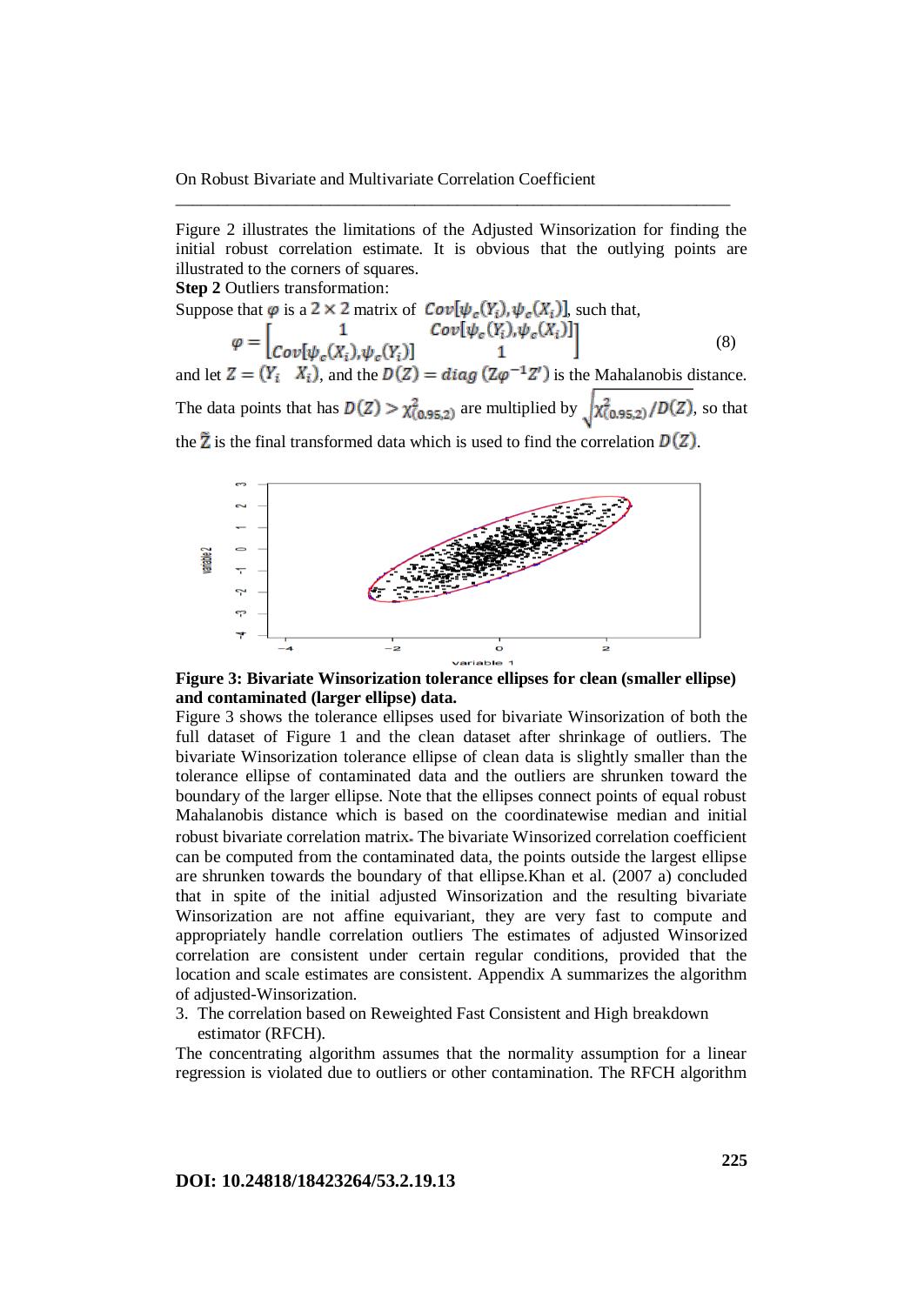is employed to clean the data. This procedure uses the DGK (Devlin et al., 1981) and Median Ball (MB) (Olive and Hawkins, 2008), These algorithms are summarized as follows. Suppose the matrix  $X$  is a combination of the response vector  $y^*$  and the covariates matrix  $X^*$ .

\_\_\_\_\_\_\_\_\_\_\_\_\_\_\_\_\_\_\_\_\_\_\_\_\_\_\_\_\_\_\_\_\_\_\_\_\_\_\_\_\_\_\_\_\_\_\_\_\_\_\_\_\_\_\_\_\_\_\_\_\_\_\_\_\_\_\_

### (i) The DGK Algorithm

Step 1: Begin by computing the classical estimator  $(\bar{x}, cov)$  of the original dataset to give the initial or starting point  $(T_{0, Start}, C_{0, Start})$ , and find the initial Mahalanobis distance.

$$
D_{0,DGK} = \sqrt{(X - T_{0,Start})}^{t} (C_{0,Start})^{-1} (X - T_{0,Start})
$$
\n(9)

Step 2: Arrange the initial Mahalanobis distances in increasing order to compute their median  $Med_{0,DGK} = Median(D_{0,DGK})$ . Those observations in the original dataset whose Mahalanobis distances are less than the median of all the Mahalanobis distances will be in the remaining set (half dataset) and will be denoted by  $\tilde{X}_{1,DGK} = \{X_{ij} : D_{0,DGK} \le Med_{0,DGK}\}, i = 1, ..., p, j = 1,2,...,m\}$ 

Step 3: Let  $C_{0,DGK}$  be equal to  $C_{0,Start}$  where  $C_{0,Start}$  is the variance-covariance matrix of the original data. Calculate the average and the variance-covariance estimators of  $\bar{X}_{1,DGK}$  to get the first attractor  $(T_{1,DGK}, C_{1,DGK})$ .

Step 4: If the diagonal elements of  $C_{1,DGK}$  are equal to  $C_{0,Start}$  then stop the algorithm. Otherwise, repeat Steps 1-3 until convergence, to get the final attractor  $(T_{k,DGK}, C_{k,DGK})$  and  $\tilde{X}_{k,DGK}$ , where k is the convergence step.

## (ii) The Median Ball (MB) Algorithm

Step 1: Suppose the initial variance-covariance matrix  $C_{0, Start} = diag(p)$  of the identity matrix, and that  $Med$  is the median vector of the matrix  $X$ . Then the Mahalanobis distance based on the median is defined as follows:

$$
D_{0,MB} = \sqrt{(X - \text{MED}(X))^{t} (C_{0,start})^{-1} (X - \text{MED}(X))}
$$
 (10)

Step 2: The location criterion cut-off point is the median of  $D_{0MB}$ , and is denoted by*luct*,

 $luct = Med_{0MB} = Median(D_{0MB})(11)$ 

where *luct*  $\neq$  0.5. The cut-off point should be the quantile of  $D_{0MB}$  whose probability equals 0.5. For the concentration of  $\boldsymbol{X}$ , find the half dataset with only non-outlying observations whose Mahalanobis distances are less than or equal to the median:

$$
\tilde{X}_{1,MB} = \{X_{ij} : D_{0,MB} \le Med_{0,MB}\}, \ i = 1, ..., p, \ j = 1, 2, ..., m \tag{12}
$$
\n
$$
\text{Compute the average and the variance convergence matrix of } \tilde{Y}
$$

Step 3: Compute the average and the variance-covariance matrix of  $X_{1,M}$ . Step 4: For more concentrations, compute the Mahalanobis distances again, and repeat Steps (1-3) until convergence at the final attractor  $(T_{k,MB}, C_{5,MB})$  and  $\tilde{X}_{k,MB}$ where  $\boldsymbol{k}$  is the convergence step.

(iii) The Reweighted Fast and Consistent High Breakdown (RFCH) Algorithm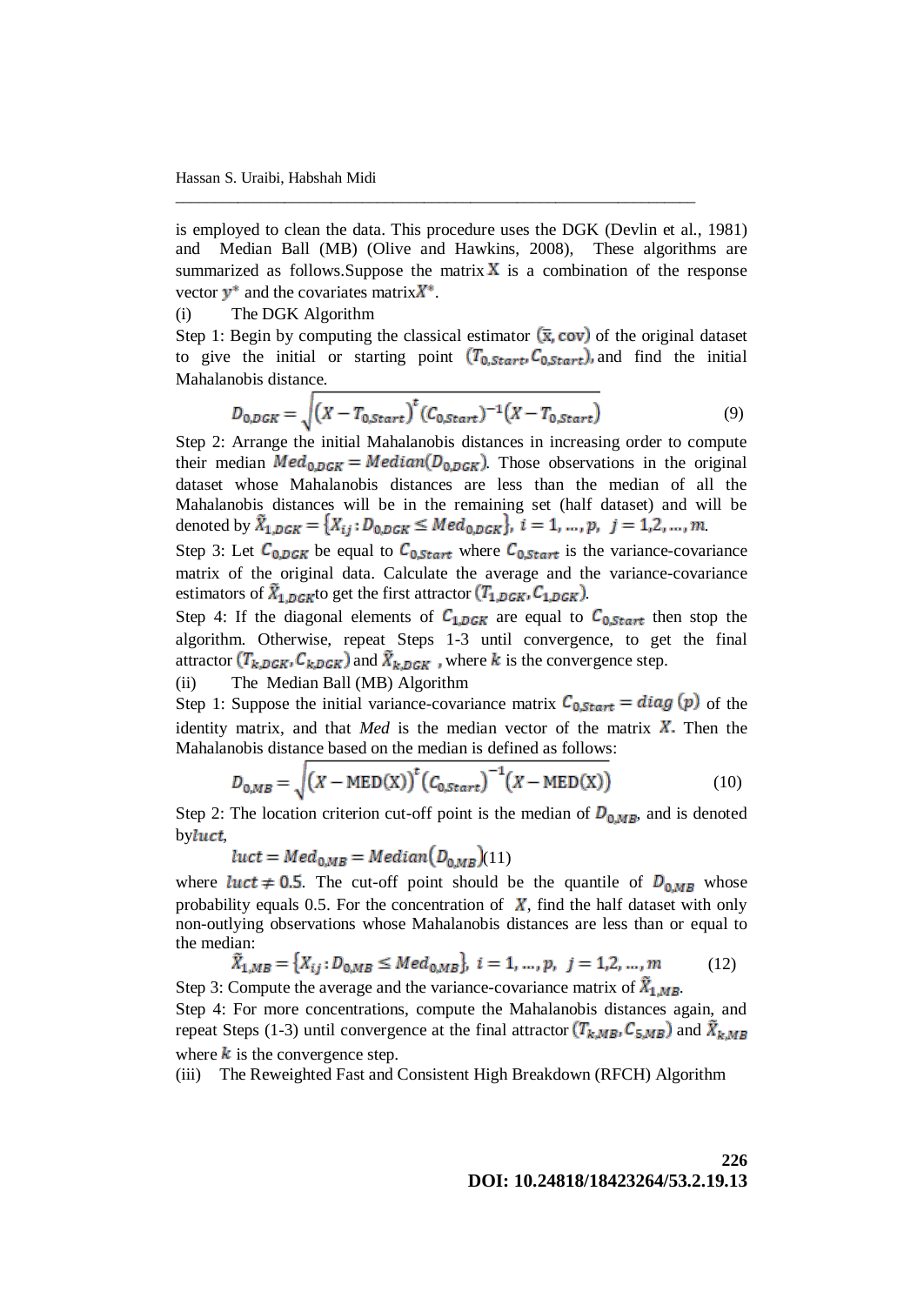Olive and Hawkins (2010) developed the MB estimator by adding the location criterion or cut-off point to select the attractor, and proposed the so-called Fast Consistent and High breakdown (FCH) estimator. Olive and Hawkins (2010) noted that the FCH estimator uses the attractors with the smallest determinant.

\_\_\_\_\_\_\_\_\_\_\_\_\_\_\_\_\_\_\_\_\_\_\_\_\_\_\_\_\_\_\_\_\_\_\_\_\_\_\_\_\_\_\_\_\_\_\_\_\_\_\_\_\_\_\_\_\_\_\_\_\_\_\_\_\_

Step 1: Following the same approach as Olive and Hawkins (2010), define the final attractors as follows:

$$
T_{FCH} = \left\{ T_{K,DGK} \quad \text{if} \quad \sqrt{|C_{K,DGK}|} < \sqrt{|C_{KMB}|} \right\}
$$
\n
$$
T_{K,MB} \quad \text{Otherwise}
$$
\n(13)

and

$$
C_{FCH} = \begin{cases} \frac{MED\left(D_i^2\left((T_{K,DGK}, C_{K,DGK})\right)\right)}{x_{(p,0.5)}^2} \times C_{K,DGK}, & if \sqrt{|C_{K,DGK}|} < \sqrt{|C_{K,DGK}|} \\ \frac{MED\left(D_i^2\left((T_{K,MB}, C_{K,MB})\right)\right)}{x_{(p,0.5)}^2} \times C_{K,MB}, & Otherwise \end{cases}
$$
(14)

where  $\chi^2_{(p,0,5)}$  is the 50th percentile of a chi-square distribution with p degrees of freedom. According to Theorem 1 (Olive and Hawkins, 2010) as long as the start  $(T_k, C_k)$  is a consistent estimator of either  $(T_{k, DGK}, S_0 C_{k, DGK})$  or  $(T_{k, MB}, S_1 C_{k, MB})$ , the FCH attractor is a consistent estimator of  $(T_{k, FCH}, a C_{k, FCH})$ , where

$$
s_0 = \frac{{\text{MED}\left( \frac{D_t^2(\tau_{k,DGK},C_{k,DGK})}{\lambda_{(p,0.5)}^2} \right)}}{\lambda_{(p,0.5)}^2} \text{ and } s_1 = \frac{{\text{MED}\left( \frac{D_t^2(\tau_{k,MB},C_{k,MB})}{\lambda_{(p,0.5)}^2} \right)}}{\lambda_{(p,0.5)}^2} \text{ are positive constants},
$$

and  $\mathbf{a} = \mathbf{s}_0$  or  $\mathbf{a} = \mathbf{s}_1$  based on the criterion cut-off point.

Step 2: Obtain the Reweighted FCH attractors by isolating the observation with  $D_i^2(T_{\text{FCH}} C_{\text{FCH}}) \leq \chi^2_{(p,0.975)}$ , and using the classical estimator to , and using the classical estimator to obtain $(T_{1, FCH} C_{1, FCH})$  from:

$$
\tilde{X}_{1,\text{FCH}} = \left\{ X_{ij} : D_i^2 \left( T_{\text{FCH}} \right) C_{\text{FCH}} \right\} \leq \chi^2_{(p,0.975)} \right\}, \quad i = 1, \dots, p, \quad j = 1, 2, \dots, m \tag{15}
$$

Compute the new cut-off point as  $\frac{MED(D_i^{\tau}(T_1,RFCH,C_1,FCH))}{x_{(p,0.5)}^2}$ . The new variancecovariance matrix is:

$$
C_{2, \text{FCH}} = \frac{MED\left(D_i^2(T_{1, \text{FCH}} C_{1, \text{FCH}})\right)}{x_{(p, \text{o.s})}^2} \times C_{1, \text{FCH}}(16)
$$

Step 3: Repeat steps (1-2) with the new cut-off point until convergence, to get the final attractors  $(T_{\text{RFCH}} C_{\text{RFCH}})$  and  $\tilde{X}_{\text{RFCH}}$ 

Upon convergence, the RFCH produced the final  $(T_{RFCH}, C_{FCH})$  estimators which is  $\sqrt{n}$  consistent according to Olive and Hawkins (2010). The RFCH correlation matrix is then formulated based on the  $C_{\text{RFCH}}$  defined as follows: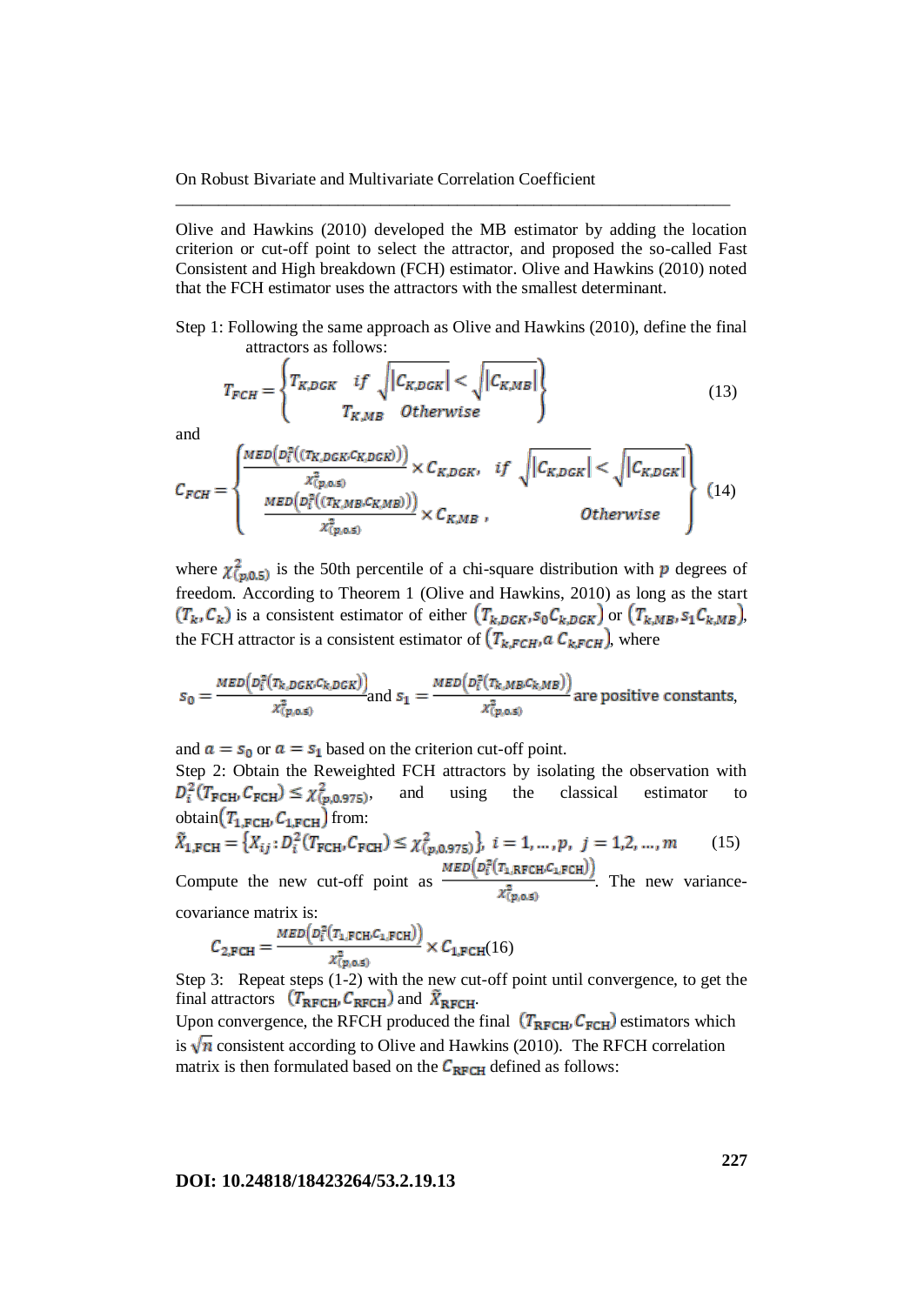$$
\hat{\rho}_{RFCH} = \begin{bmatrix}\n1 & \frac{c_{RFCH}^{(1,2)}}{\sqrt{c_{RFCH}^{(1,1)}c_{RFCH}^{(2,2)}}} & \cdots & \frac{c_{RFCH}^{(1,p+1)}}{\sqrt{c_{RFCH}^{(1,1)}c_{RFCH}^{(p+1,p+1)}}} \\
\vdots & \vdots & \ddots & \vdots \\
\frac{c_{RFCH}^{(2,1)}}{\sqrt{c_{RFCH}^{(2,1)}c_{RFCH}^{(2,2)}}} & 1 & \cdots & \frac{c_{RFCH}^{(2,p+1)}}{\sqrt{c_{RFCH}^{(2,2)}c_{RFCH}^{(p+1,p+1)}}} \\
\vdots & \vdots & \ddots & \vdots \\
\frac{c_{RFCH}^{(p+1,1)}}{\sqrt{c_{RFCH}^{(2,2)}c_{RFCH}^{(p+1,p+1)}}} & \frac{c_{RFCH}^{(p+1,2)}}{\sqrt{c_{RFCH}^{(2,2)}c_{RFCH}^{(p+1,p+1)}}} & \cdots & 1\n\end{bmatrix}\n\tag{17}
$$

\_\_\_\_\_\_\_\_\_\_\_\_\_\_\_\_\_\_\_\_\_\_\_\_\_\_\_\_\_\_\_\_\_\_\_\_\_\_\_\_\_\_\_\_\_\_\_\_\_\_\_\_\_\_\_\_\_\_\_\_\_\_\_\_\_\_\_

The computation of the RFCH is illustrated using the stack-loss data (available in R-software) as follows: Firstly, the DGK algorithm is employed. The classical estimator  $(T_{1,D}, C_{1,D}) = (\overline{X}, S)$  is used as an initial estimator to get the final attractor of DGK estimator  $(T_{K,D}, C_{K,D})$ . The DGK is an iterative algorithm for location and dispersion estimator which may converge in five steps.

Consider, 
$$
T_{1,D} = [0.43, 0.41, 0.37, -0.61]
$$
,  $C_{1,D} = \begin{pmatrix} 2.94 & 2.44 & 1.60 & 0.83 \\ 2.44 & 2.39 & 1.29 & 0.93 \\ 1.60 & 1.29 & 1.14 & 0.50 \\ 0.83 & 0.93 & 0.50 & 1.45 \end{pmatrix}$ 

are the classical estimators of robust standardize stack loss data ( available in R software), The values of MD of the first trials (*k*=1) is presented in Table (1). The second classical estimator  $(T_{2,D}, C_{2,D})$  is computed based on half of the original data, check whether  $MD<sub>D</sub>(1)$  is less than the median of  $MD<sub>D</sub>(1)$ . This procedure is repeated five times  $(k=1,2,3,4,5)$  to obtain the DGK estimators,

$$
T_{5,D} = [-0.28, -0.06, -0.51, -0.37], C_{5,D} = \begin{pmatrix} 0.39 & 0.44 & 0.26 & 0.20 \\ 0.44 & 0.56 & 0.22 & 0.40 \\ 0.26 & 0.22 & 0.50 & 0.04 \\ 0.20 & 0.40 & 0.04 & 0.99 \end{pmatrix}.
$$

Table (1) shows that the MD of the five trials of DGK algorithm for stakloss data. It can be obtained from the results of the estimators which converged after four steps.

Secondly, the Median Ball Algorithm is employed.

The MB estimator  $(T_{K,M}, C_{K,M})$  uses  $(T_{1,M}, C_{1,M}) = (MED(X), I_p)$  as a start, where  $MED(X)$  is the coordinate-wise median and  $I_p$  is the identity matrix.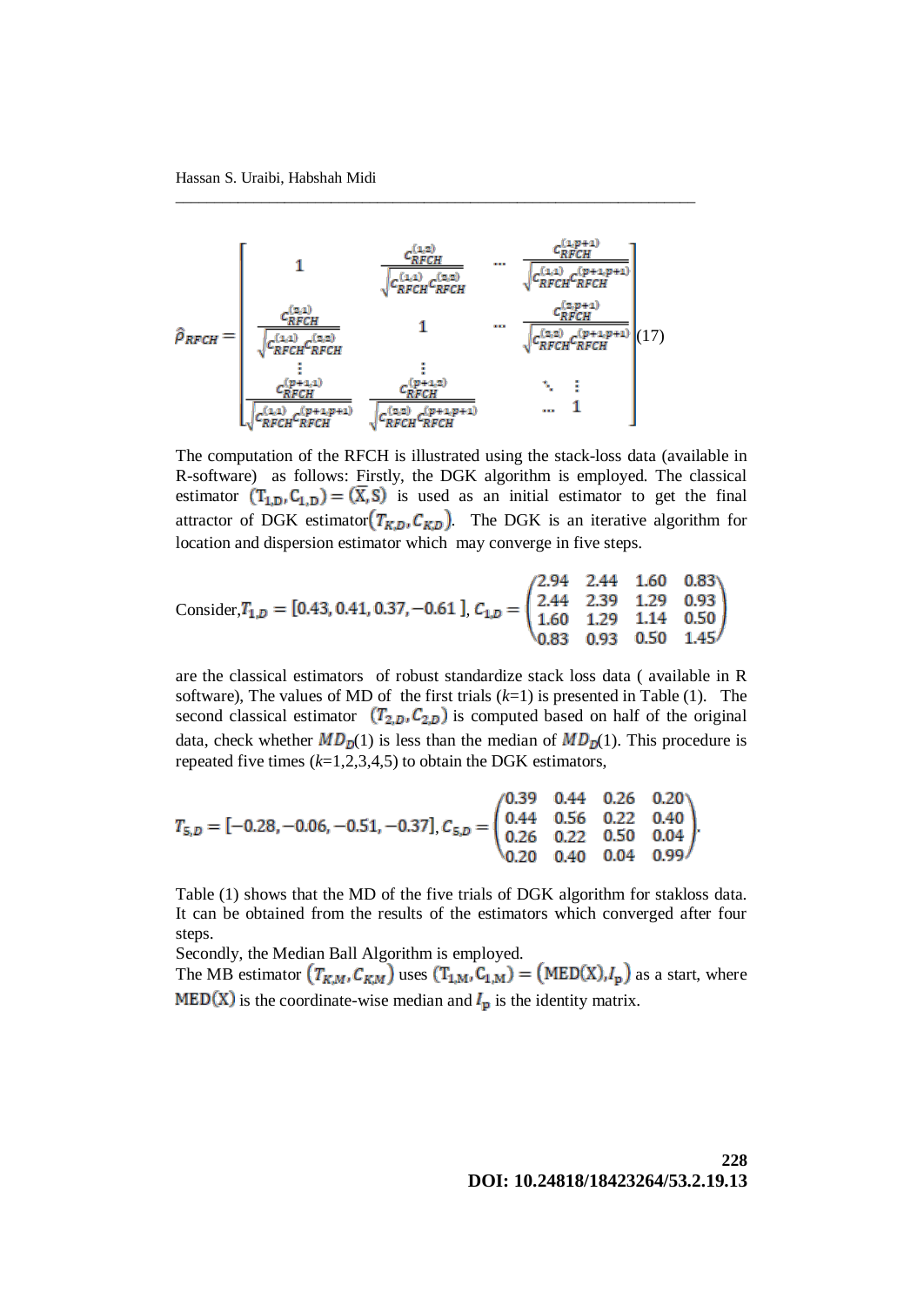$$
T_{1,M} = [0,0,0,0], C_{1,M} = \begin{pmatrix} 1 & 0 & 0 & 0 \\ 0 & 1 & 0 & 0 \\ 0 & 0 & 1 & 0 \\ 0 & 0 & 0 & 1 \end{pmatrix},
$$

It is obvious that the MB estimator converged after two steps which yields the consistent estimator  $(T_{K,M}, C_{K,M})$ . *,* 

\_\_\_\_\_\_\_\_\_\_\_\_\_\_\_\_\_\_\_\_\_\_\_\_\_\_\_\_\_\_\_\_\_\_\_\_\_\_\_\_\_\_\_\_\_\_\_\_\_\_\_\_\_\_\_\_\_\_\_\_\_\_\_\_\_

$$
T_{K,M} = [-0.31, -0.15, -0.18, -0.14]
$$

$$
C_{K,M} = \begin{pmatrix} 0.36 & 0.36 & 0.31 & -0.05 \\ 0.36 & 0.44 & 0.27 & -0.02 \\ 0.31 & 0.27 & 0.55 & 0.04 \\ -0.05 & -0.02 & 0.04 & 0.71 \end{pmatrix}
$$

Table (2) shows that the MD of the five trials of MB algorithm for stakloss data. It can be obtained from the results of the estimators which converged after three steps.If the DGK location estimator  $T_{K,D}$  has a greater Euclidean distance than  $MED(X)$ , FCH uses the MB attractor. The FCH uses the smallest determinant as the location criterion to choose the attractor if:

$$
\left\|T_{\text{K,D}} - \text{MED}(X)\right\| \le \text{MED}\left(\text{MD}_{i}\left(\text{MED}(X), I_{p}\right)\right) \tag{18}
$$

where  $MD_i$  is the square root of the mahalanobis distance.

Hence,  $||T_{K,D} - MED(X)|| = 0.35$  which is less than MED  $(D_i (MED(X), I_p)) = 4.14$ , therefore the first condition is satisfied and if the  $\sqrt{|C_{K,D}|} < \sqrt{|C_{K,M}|}$  the FCH attractor is  $(T_{k,D}, C_{k,D})$ , otherwise  $(T_{k,M}, C_{k,M})$ . In our example of stackloss data,  $\sqrt{|C_{K,D}|} = 0.05$  which is less than  $\sqrt{|C_{K,M}|} = 0.07$ , so that FCH attractor is  $(T_{k,D}, C_{k,D})$ . Finally in the third step, the Reweighted Fast and Consistent, High breakdown (RFCH) algorithm is employed. Let  $(T_A, C_A)$  be the attractor used, then the FCH estimator is  $T_{FCH} = T_A$  and weighted  $C_A$  as follows:

$$
C_{FCH} = \frac{MED(MD^2((T_A, C_A)))}{x_{(p,0.5)}^2} \times C_A \tag{19}
$$

where  $\chi^{2}_{(p,0.5)}$  is the 50<sup>th</sup> percentile of a chi-square distribution with p degrees of freedom. Refer to our example, the weighted  $C_{k,D}$  requires finding the constant c which is equals to  $\frac{\text{MED}(MD^2(T_{k,D}C_{k,D}))}{\chi^2_{(D,0.5)}}$ , where  $\chi^2_{(3,0.5)} = 3.36$  and the  $MD^2(T_{k,D}, C_{k,D})$  is already computed in Table (1) where k=5 in DGK algorithm. As a result of that c is (1.87), then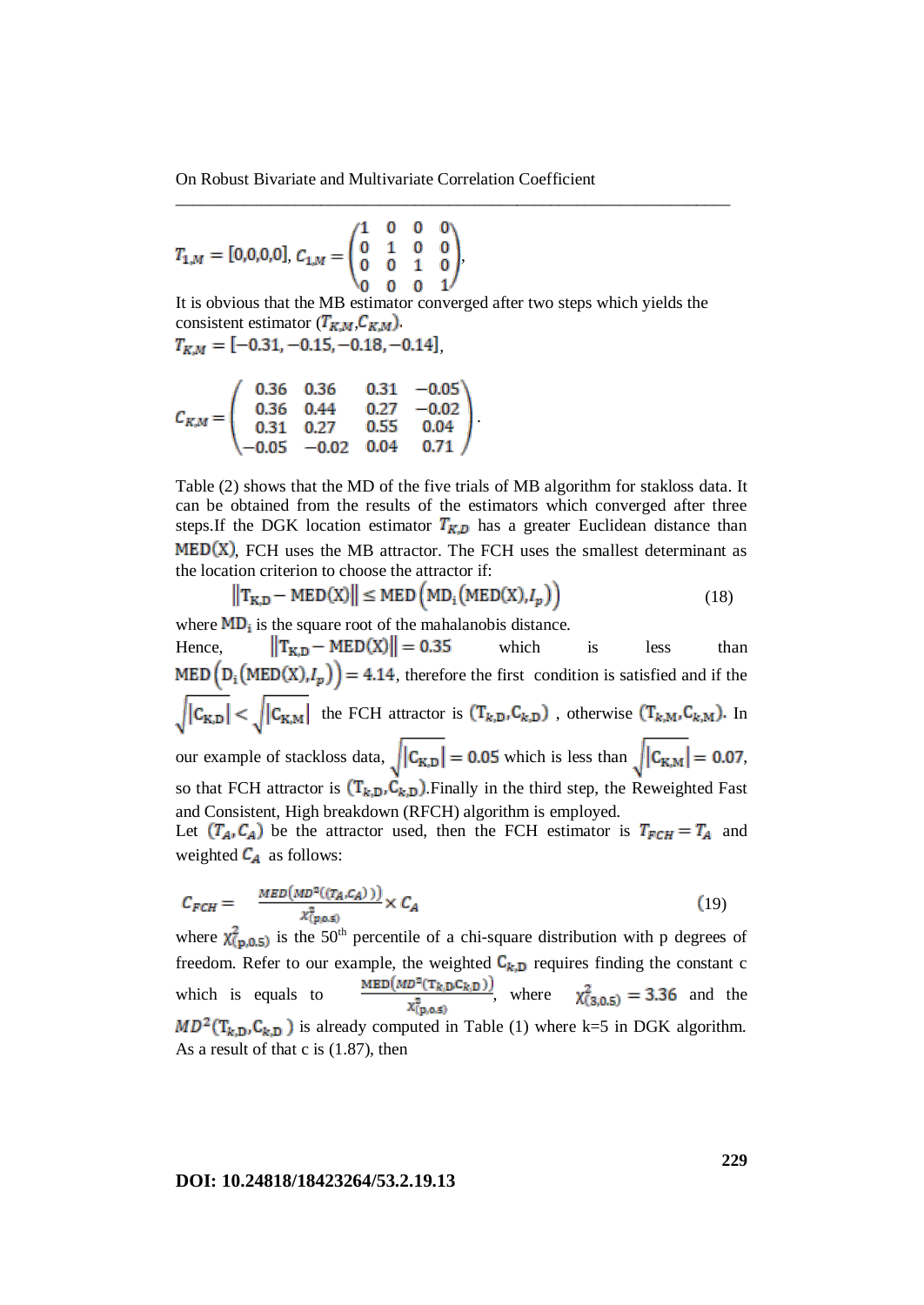Hassan S. Uraibi, Habshah Midi

$$
C_{FCH} = 1.87 \times \begin{pmatrix} 0.39 & 0.44 & 0.26 & 0.20 \\ 0.44 & 0.56 & 0.22 & 0.40 \\ 0.26 & 0.22 & 0.50 & 0.04 \\ 0.20 & 0.40 & 0.04 & 0.99 \end{pmatrix} = \begin{pmatrix} 1.06 & 0.42 & 0.76 & 0.83 \\ 0.42 & 0.94 & 0.08 & 0.48 \\ 0.76 & 0.08 & 1.86 & 0.38 \\ 0.83 & 0.48 & 0.38 & 0.76 \end{pmatrix}
$$

\_\_\_\_\_\_\_\_\_\_\_\_\_\_\_\_\_\_\_\_\_\_\_\_\_\_\_\_\_\_\_\_\_\_\_\_\_\_\_\_\_\_\_\_\_\_\_\_\_\_\_\_\_\_\_\_\_\_\_\_\_\_\_\_\_\_\_

 $\overline{a}$ 

and  $T_{FCH} = [-0.31, -0.15, -0.18, -0.14]$ 

Reweighted  $(T_{FCH}, C_{FCH})$  estimator need to find MD<sup>2</sup>( $T_{FCH}, C_{FCH}$ ) with cutoff point equivalent to  $\chi^2_{(p,0.975)}$ . The classical estimator  $(\overline{T_{FCH_1}}, \overline{C_{FCH_1}})$  is obtained from  $n_1$  cases of original data which anolog  $MD^2(T_{FCH}, C_{FCH}) \leq \chi^2_{(p,0.975)}$ . So that

$$
\widehat{C_{FCH}} = \frac{MED(MD^2(\widehat{T_{FCH_1}}, \widehat{C_{FCH_1}}))}{\chi^2_{(p,0.5)}} \times \widehat{C_{FCH_1}}
$$
(20)

Numerically,  $MD^2(T_{FCH}, C_{FCH})$  exhibited in Table (3) with cut-off point  $\chi^2_{(p,0.975)}$ equals to 14.11. The classical estimators of  $n_1$  cases with their MD<sup>2</sup>[Re(1)]  $\leq$ 14.11 is,

$$
T_{FCH_1} = [-0.29, 0.05, -0.30, -0.30]
$$

$$
\widehat{C_{FCH_1}} = \begin{pmatrix} 0.70 & 0.42 & 0.69 & 0.60 \\ 0.42 & 0.66 & 0.39 & 0.45 \\ 0.69 & 0.39 & 1.82 & 0.54 \\ 0.60 & 0.45 & 0.54 & 0.55 \end{pmatrix}
$$

The first reweighted of  $C_{FCH_1}$  is equivalent to multiplying  $C_{FCH_1}$ by the constant .

$$
\chi^2_{(p,\text{o},\text{s})}
$$

$$
\widehat{C_{FCH}} = 1.40 \times \begin{pmatrix} 0.70 & 0.42 & 0.69 & 0.60 \\ 0.42 & 0.66 & 0.39 & 0.45 \\ 0.60 & 0.45 & 0.54 & 0.55 \end{pmatrix} = \begin{pmatrix} 0.98 & 0.59 & 0.97 & 0.83 \\ 059 & 0.93 & 0.55 & 0.63 \\ 0.97 & 0.55 & 2.54 & 0.76 \\ 0.83 & 0.63 & 0.76 & 0.78 \end{pmatrix}
$$

Reweighted  $C_{FCH}$  through finding the classical estimator  $(T_{FCH_2}, C_{FCH_2})$  of cases which poses  $MD^2(T_{FCH_1}, C_{FCH}) \leq \chi^2_{(n,0.975)}$ . Finally, the RFCH estimator equals to

$$
\widetilde{C_{RFCH}} = \frac{MED\left(MD^2(\widehat{T_{FCH_2}, C_{FCH_2}})\right)}{x_{(p,0.5)}^2} \times \widetilde{C_{FCH_2}}
$$
(21)

Table 1, Table 2 and Table 3 exhibit the DGK, MB and RFCH algorithms respectively. The values in parenthesis are the cutoff points and Re is the Reweighted RFCH.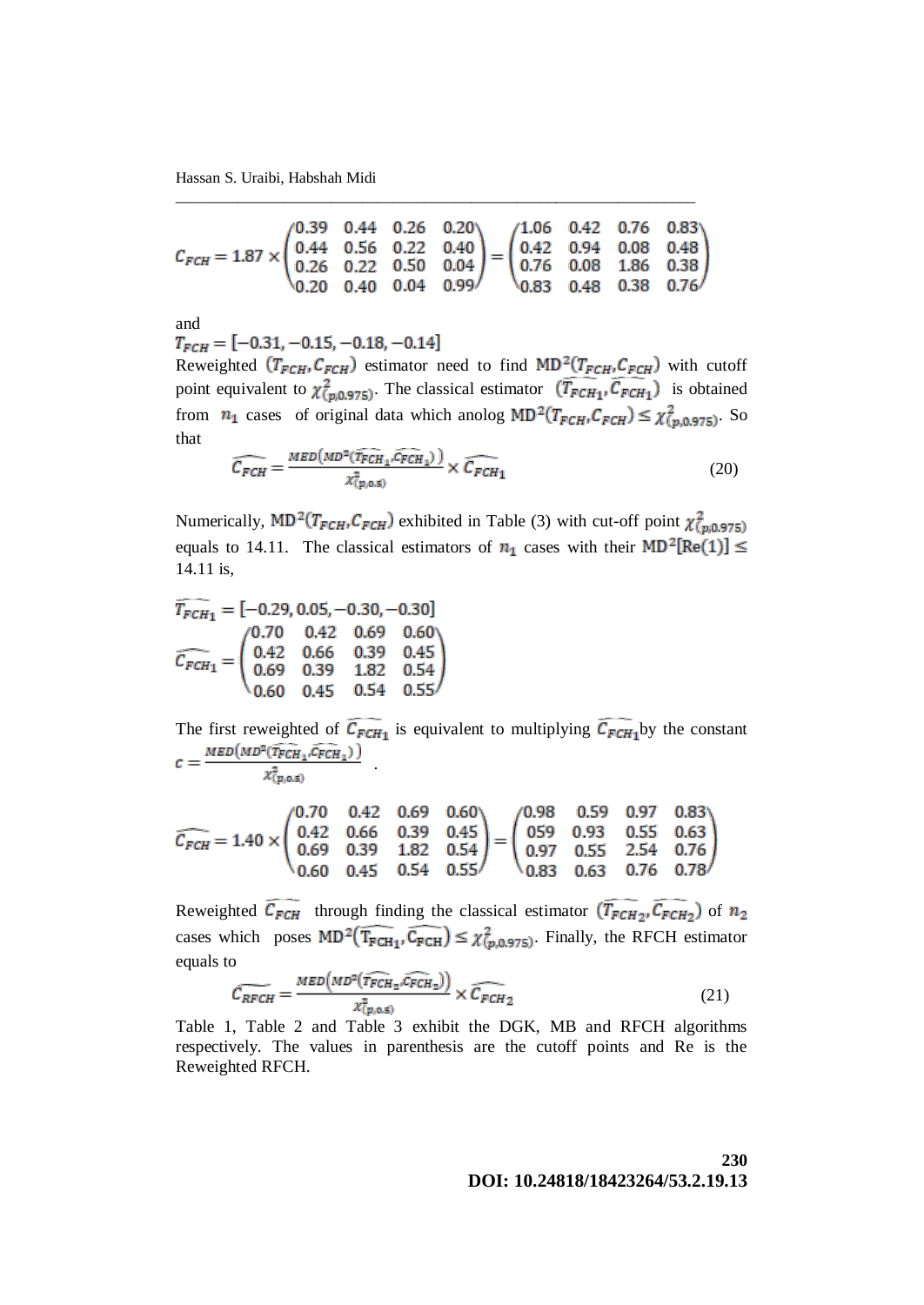|        | iteration for stack loss data. |         |         |        |
|--------|--------------------------------|---------|---------|--------|
| $k=1$  | $k=2$                          | $k = 3$ | $k = 4$ | $k=5$  |
| (3.23) | (4.61)                         | (6.29)  | (6.29)  | (6.29) |
| 6.25   | 95.42                          | 157.42  | 157.42  | 157.42 |
| 5.82   | 45.82                          | 50.50   | 50.50   | 50.50  |
| 4.86   | 77.70                          | 140.80  | 140.80  | 140.80 |
| 5.25   | 69.28                          | 175.37  | 175.37  | 175.37 |
| 0.42   | 1.99                           | 2.02    | 2.02    | 2.02   |
| 1.61   | 3.01                           | 3.13    | 3.13    | 3.13   |
| 4.07   | 7.07                           | 11.32   | 11.32   | 11.32  |
| 3.65   | 9.04                           | 19.06   | 19.06   | 19.06  |
| 2.96   | 3.06                           | 2.85    | 2.85    | 2.85   |
| 3.22   | 3.90                           | 6.29    | 6.29    | 6.29   |
| 2.93   | 4.12                           | 3.15    | 3.15    | 3.15   |
| 4.55   | 4.38                           | 2.71    | 2.71    | 2.71   |
| 2.43   | 6.47                           | 26.29   | 26.29   | 26.29  |
| 3.16   | 4.61                           | 4.40    | 4.40    | 4.40   |
| 3.48   | 6.82                           | 10.19   | 10.19   | 10.19  |
| 1.76   | 3.43                           | 3.29    | 3.29    | 3.29   |
| 7.54   | 9.49                           | 17.20   | 17.20   | 17.20  |
| 2.28   | 2.75                           | 3.60    | 3.60    | 3.60   |
| 2.57   | 2.92                           | 2.84    | 2.84    | 2.84   |
| 0.87   | 3.72                           | 5.69    | 5.69    | 5.69   |
| 10.59  | 48.66                          | 145.58  | 145.58  | 145.58 |

**Table 1. The DGK algorithm outputs of Mahalanobis distances at each** 

\_\_\_\_\_\_\_\_\_\_\_\_\_\_\_\_\_\_\_\_\_\_\_\_\_\_\_\_\_\_\_\_\_\_\_\_\_\_\_\_\_\_\_\_\_\_\_\_\_\_\_\_\_\_\_\_\_\_\_\_\_\_\_\_\_

The classical estimators of  $n_2$  cases with their MD<sup>2</sup>[Re(2)]  $\leq$  14.11 are presented in Table 3 as follows,

$$
\widehat{T_{FCH_2}} = [-2.74 \ e - 01, 6.94e - 18, -3.51e - 01, -3.27e - 01]
$$
\n
$$
\widehat{C_{FCH_2}} = \begin{pmatrix}\n0.66 & 0.38 & 0.63 & 0.55 \\
0.38 & 0.65 & 0.40 & 0.44 \\
0.63 & 0.40 & 1.74 & 0.52 \\
0.55 & 0.40 & 0.53 & 0.53\n\end{pmatrix}
$$

The second reweighted of  $C_{FCH_2}$  is equivalent to multiplying  $C_{FCH_2}$  by the constant  $c_2 = \frac{c_1 + c_2 + c_3 + c_4}{c_2} = 1.24$ 

The final estimate of location and variance covariance matrix for RFCH estimates are as follows: Location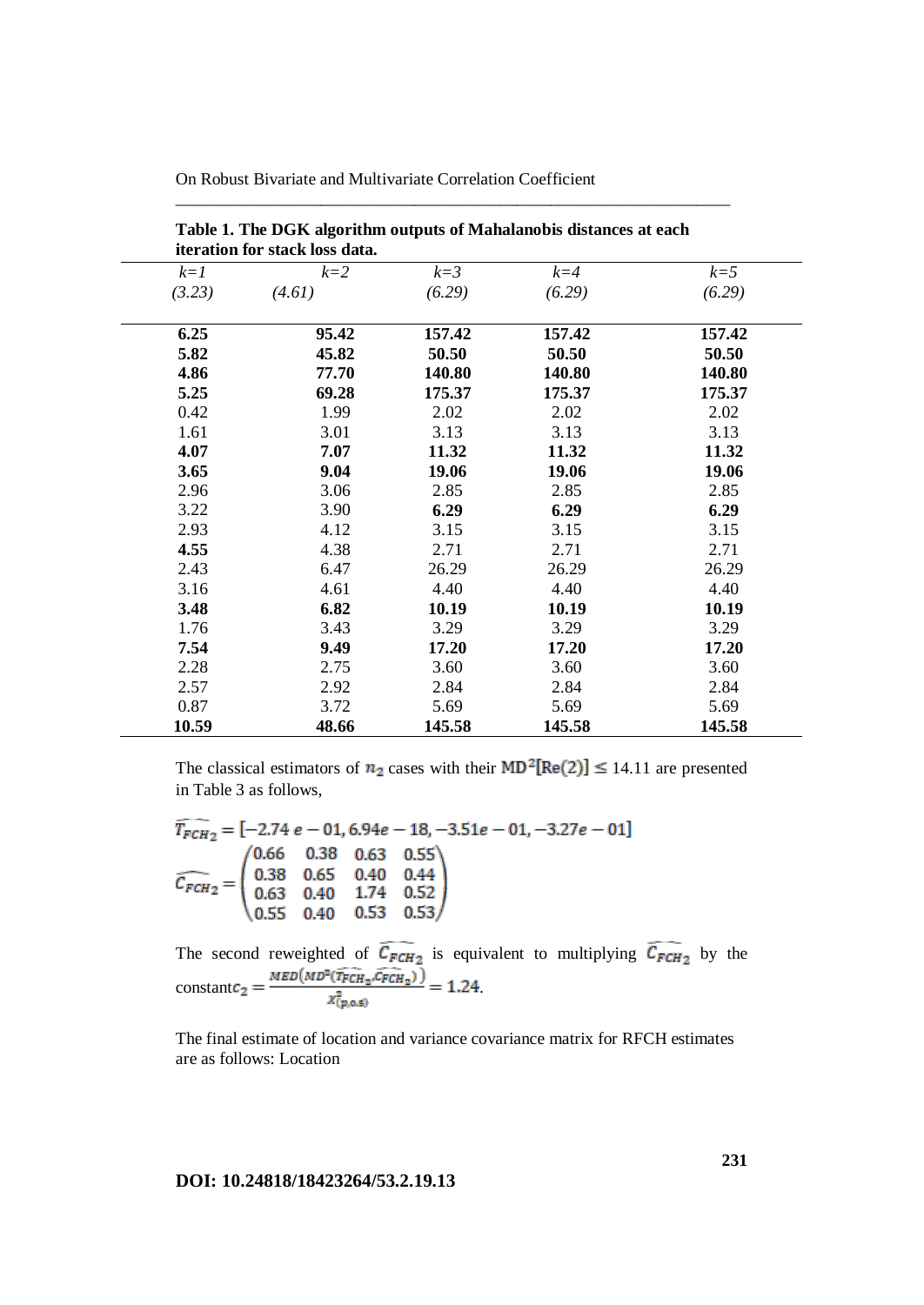Hassan S. Uraibi, Habshah Midi

estimates,  $T_{RFCH} = [-2.74 e - 01, 6.94 e - 18, -3.51 e - 01, -3.27 e - 01]$  and variance covariance matrix

\_\_\_\_\_\_\_\_\_\_\_\_\_\_\_\_\_\_\_\_\_\_\_\_\_\_\_\_\_\_\_\_\_\_\_\_\_\_\_\_\_\_\_\_\_\_\_\_\_\_\_\_\_\_\_\_\_\_\_\_\_\_\_\_\_\_\_

$$
\widehat{C_{RFCH}} = 1.24 \times \begin{pmatrix} 0.66 & 0.38 & 0.63 & 0.55 \\ 0.38 & 0.65 & 0.40 & 0.44 \\ 0.63 & 0.40 & 1.74 & 0.52 \\ 0.55 & 0.40 & 0.53 & 0.53 \end{pmatrix} = \begin{pmatrix} 0.82 & 0.47 & 0.78 & 0.68 \\ 0.47 & 0.81 & 0.50 & 0.55 \\ 0.78 & 0.50 & 2.16 & 0.65 \\ 0.68 & 0.55 & 0.65 & 0.65 \end{pmatrix}
$$

Hence, the RFCH correlation matrix is given by

 $\hat{\rho}_{RFCH} = \begin{bmatrix} 1 & 0.58 & 0.59 & 0.94 \\ 0.58 & 1 & 0.38 & 0.75 \\ 0.59 & 0.38 & 1 & 0.55 \\ 0.94 & 0.75 & 0.55 & 1 \end{bmatrix}$ 

|                      |  | Table 2. The MB algorithm outputs of Mahalanobis distances at each iteration |  |  |
|----------------------|--|------------------------------------------------------------------------------|--|--|
| for stack loss data. |  |                                                                              |  |  |

| $k=1$  | $k=2$  | $k=3$  |
|--------|--------|--------|
| (4.14) | (6.49) | (6.49) |
| 40.27  | 111.28 | 111.28 |
| 33.15  | 53.46  | 53.46  |
| 25.28  | 89.74  | 89.74  |
| 7.08   | 68.40  | 68.40  |
| 1.17   | 2.00   | 2.00   |
| 1.73   | 2.82   | 2.82   |
| 4.55   | 7.63   | 7.63   |
| 4.81   | 9.70   | 9.70   |
| 1.02   | 3.35   | 3.35   |
| 2.96   | 3.61   | 3.61   |
| 0.69   | 2.66   | 2.66   |
| 1.19   | 2.84   | 2.84   |
| 2.17   | 6.49   | 6.49   |
| 2.19   | 4.13   | 4.13   |
| 3.87   | 3.20   | 3.20   |
| 4.14   | 3.94   | 3.94   |
| 14.70  | 22.01  | 22.01  |
| 6.56   | 9.27   | 9.27   |
| 5.32   | 9.03   | 9.03   |
| 1.38   | 4.26   | 4.26   |
| 4.90   | 47.08  | 47.08  |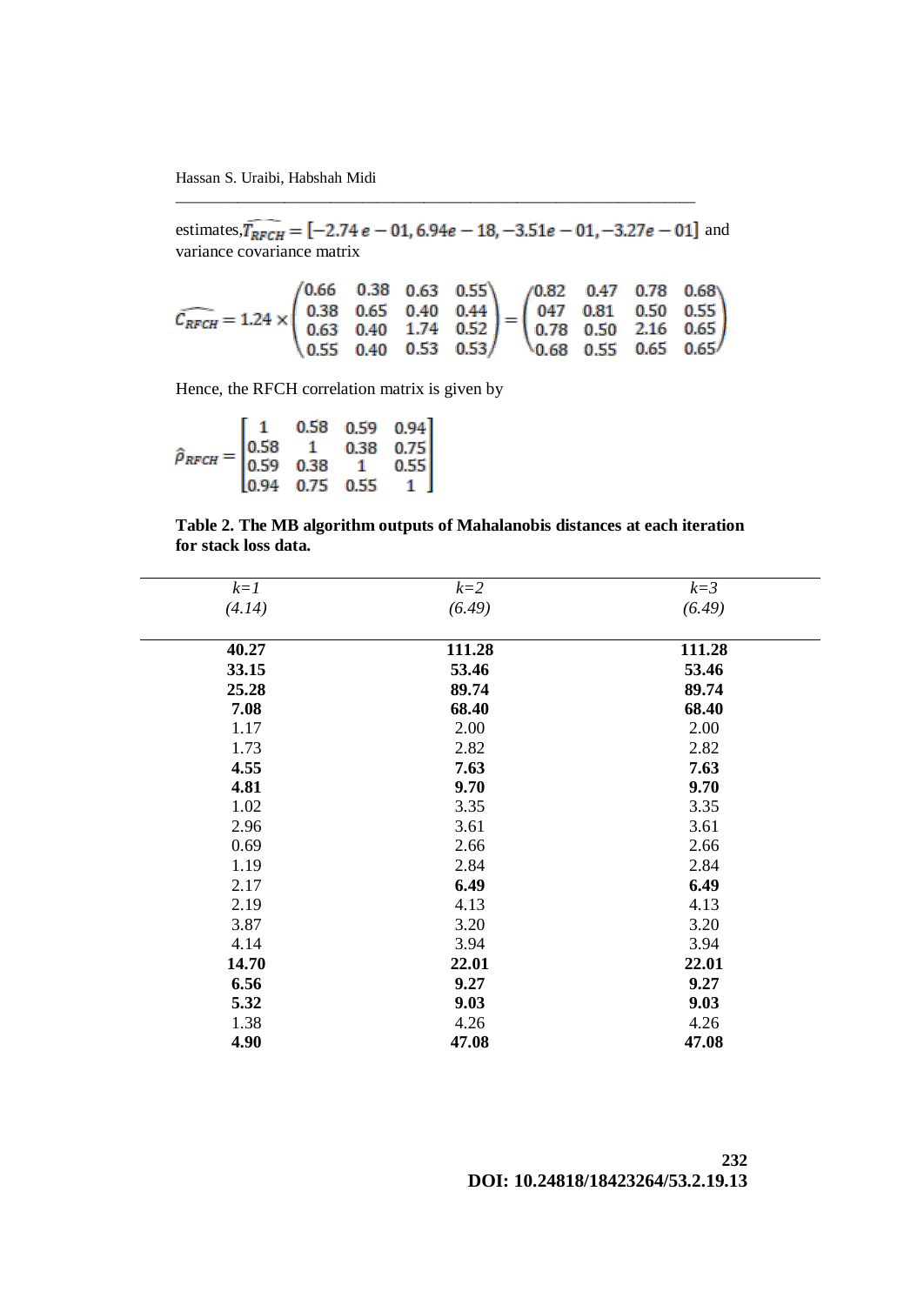| Re(2)   | Final  |
|---------|--------|
| (11.14) | MD     |
|         |        |
| 83.78   | 105.21 |
| 31.88   | 47.18  |
| 70.21   | 84.65  |
| 77.15   | 76.31  |
| 1.33    | 1.70   |
| 2.05    | 2.52   |
| 2.21    | 6.67   |
| 3.36    | 4.68   |
| 1.72    | 2.48   |
| 3.16    | 4.18   |
| 1.97    | 3.02   |
| 2.75    | 3.74   |
| 9.64    | 6.67   |
| 4.29    | 4.68   |
| 3.65    | 5.01   |
| 2.17    | 3.25   |
| 4,23    | 5.66   |
| 1.46    | 2.17   |
| 1.87    | 2.75   |
| 3.80    | 4.73   |
| 76.44   | 62.84  |
|         |        |

## **Table 3. The RFCH algorithm outputs of Mahalanobis distances at each iteration for stack loss data.**

\_\_\_\_\_\_\_\_\_\_\_\_\_\_\_\_\_\_\_\_\_\_\_\_\_\_\_\_\_\_\_\_\_\_\_\_\_\_\_\_\_\_\_\_\_\_\_\_\_\_\_\_\_\_\_\_\_\_\_\_\_\_\_\_\_

### 4. A Simulation Study

To evaluate the performance of our proposed correlation coefficient based on RFCH, we extended the simulation study of Abdullah (1990) to be suitable for multivariate analysis. We generate 50 sample size of clean data according to the following linear regression model,

 $(22)$ where  $X_1 \sim N(5.0,1)$ ,  $X_2 \sim N(10.0,1)$ ,  $X_3 \sim N(15.0,1)$ , the standard deviation of errors  $\sigma$  is selected to make signal to noise is  $\varphi = 3$ . We use robust scale for all data as follows

$$
\hat{X} = \frac{X - Med(X)}{MAD(X)}, \quad \hat{y} = \frac{y - Med(y)}{MAD(y)}
$$

Then the Pearson's correlation coefficients,  $\hat{\rho}_{(x_1,y)}$ ,  $\hat{\rho}_{(x_2,y)}$  and  $\hat{\rho}_{(x_3,y)}$  are computed. The  $\hat{\rho}_{(x_1,y)}$ ,  $\hat{\rho}_{(x_2,y)}$  and  $\hat{\rho}_{(x_3,y)}$  are considered as the target regression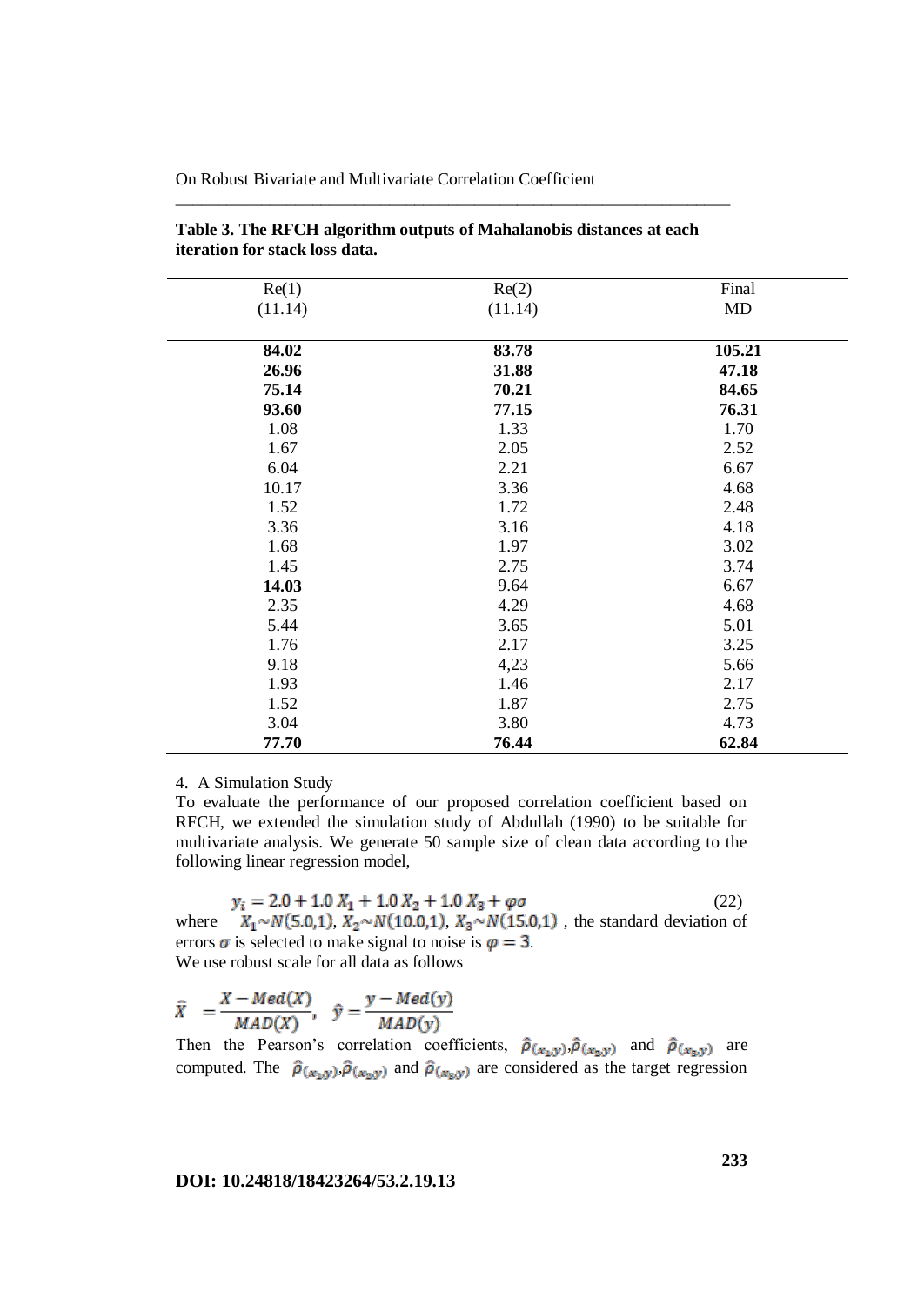coefficients, since in the orthogonal design  $\hat{\rho}_{(x_1,y)} = \hat{\beta}_1 \cdot \hat{\rho}_{(x_2,y)} = \hat{\beta}_2$  and  $\hat{\rho}_{(x_n,y)} = \overline{\beta_3}$  (see Appendix B). Hence, we assume that  $\rho = \hat{\rho}$  to simulate the normal density function  $N(X, Y; 0, 0, 1, 1, \rho)$ .

\_\_\_\_\_\_\_\_\_\_\_\_\_\_\_\_\_\_\_\_\_\_\_\_\_\_\_\_\_\_\_\_\_\_\_\_\_\_\_\_\_\_\_\_\_\_\_\_\_\_\_\_\_\_\_\_\_\_\_\_\_\_\_\_\_\_\_

The contamination of the data is constructed to study the effect of univariate outlier (the outliers that are present only in one predictor), bivariate outliers (outliers that are present in two predictors) and multivariate outliers ( outliers that are present in more than two predictors) as follows,

- 1- Delete the first five good observations of  $y_i$  and replaced it with Vertical Outliers (VO's) which are generated from another normal distribution with mean equals to 2.0 and standard deviation equals to 5.0.
- 2- Five Leverage Points (LP's) are generated from uniform distribution on [5,10] to replace the first five good observations in  $x_1$ .
- 3- Both VO's and LP's are present in the data. The outliers are generated similar to 1 and 2 contaminations.
- 4- In addition to five leverage points generated as in 2, the first 10% good observations of  $x_2$  are replaced by LP's which are generated from uniform distribution on [5, 10] to create bivariate LP's.
- 5- Multivariate outliers are created by generating the same process as in 1 and 4.

The Pearson's ,the Adjusted Winsorization and the RFCH correlations were then applied to the data. For each simulated data sets, there is 10000 replications. Over all 10000 replications, the average of Pearson's, Adj.Winso.corandRFCH.cor correlation coefficients are computed for each dataset which is denoted as  $\hat{\rho}_{(x,y)}$ 

where  $j = 1,2,3$ . Then, we find the of absolute value of  $\left|\overline{\hat{\rho}_{(x_j, y)}} - \rho_{(x_j, y)}\right|$  which is denoted as Bias. The Root Mean Square Error (*RMSE*) of the correlation coefficients replications is computed using the following formula,

$$
RMSE = \sqrt{\left(\hat{\rho}_{(x_j, y)} - \rho_{(x_j, y)}\right)^2 + Var\left(\hat{\rho}_{(x_j, y)}\right)}
$$
  
where

$$
Var\left(\hat{\rho}(x_{j},y)\right) = \frac{\sum_{b=1}^{B} \left(\hat{\rho}(x_{j},y) - \hat{\rho}(x_{j},y)\right)}{B-1}
$$

and  $\overline{B}$  is the number of replications.

The Standard Error of  $\hat{\rho}_{(X_i,Y)}$  which is denoted as SE is the square root of  $Var(\hat{\rho}(x_i, y))$ . Table 4 presents the bias, SE and RMSE of the  $\hat{\rho}(x_i, y)$ ,  $\hat{\rho}(x_i, y)$  and  $\hat{\rho}_{(x_0,y)}$  for Pearson's, Adj.Winso.corandRFCH.cor. The best method is the one that produces the lowest bias, SE and RMSE. We can see from Table 4 that the three methods are fairly close when there are no outliers in the data. We see that the values of Bias1, Bias2 ,Bias3, SE1,SE2,SE3 and RMSE1, RMSE2, RMSE3 of Pearson's are immediately affected by the presence of bivariate and multivariate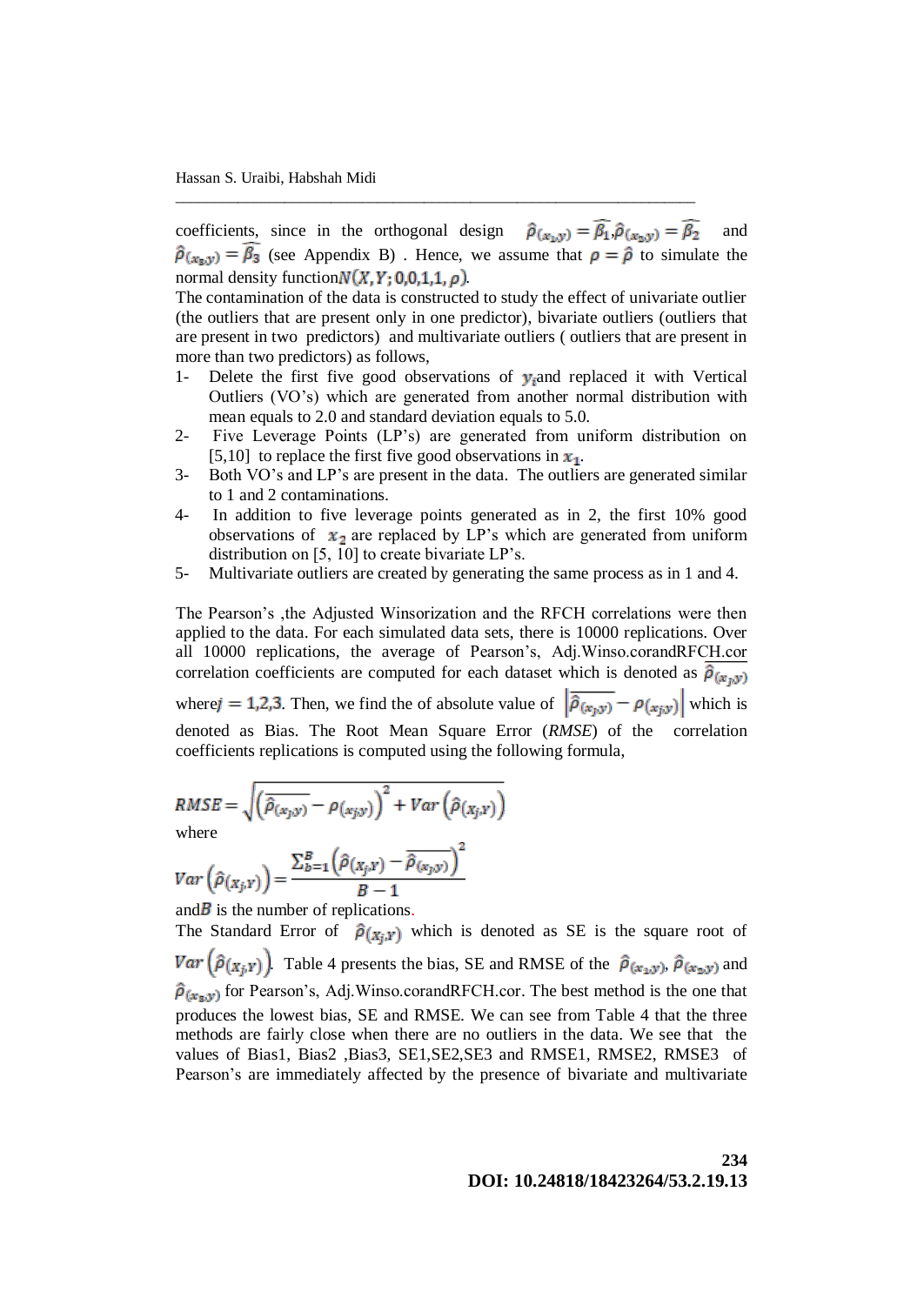outliers (case 3,4,5). The Adj.Winso.cor is better than the Pearson's for all type of outliers, but cannot outperform the RFCH.cor. On the other hand, the RFCH.cor is not much affected by outliers. For all type of outliers, the values of Bias1, Bias2 and Bias3, SE1,SE2,SE3 and RMSE2, RMSE3 of the RFCH.cor remain almost the same as when there is no outlier in the data. It is evident from the results, that for bivariate outliers, the Adj.Winso.cor is good only for the correlation of  $X_2$  and the response y (RMSE= 0.78) and  $X_3$  and the response variable y (RMSE = 0.72). However, for multivariate outliers (case 5) all RMSEs for Adj. Winso.cor  $\geq 0.80$ . It is interesting to note that the RFCH.cor consistently has the smallest biases, SEs and RMSEs followed by Adj.Winso.cor and Pearson. The results of simulation study are remarkably consistent in all outlier's cases.

\_\_\_\_\_\_\_\_\_\_\_\_\_\_\_\_\_\_\_\_\_\_\_\_\_\_\_\_\_\_\_\_\_\_\_\_\_\_\_\_\_\_\_\_\_\_\_\_\_\_\_\_\_\_\_\_\_\_\_\_\_\_\_\_\_

The highest performance of RFCH.cor is shown with Case3, Case4 and Case5 where simulated data having vertical outliers jointed with univariate and bivariate outliers. Due to the fact that Adj.Winso.cor is dealing with bivariate correlation, the presence of vertical outliers in Y- direction and univariate outliers in Xdirection is considered a bivariate outlier. This conception can be extended to consider the multivariate outliers when the X- direction having bivariate outliers.

It is evident that the RFCH.cor estimates with all contamination cases are consistent and more stable than Pearson's and Adj.Winso.cor which failed to be resistance to the presence of outliers.

#### 5. Hawkins BraduKass (HBK) Data

The performance of our proposed RFCH correlation estimator is further assess using Hawkins, Bradu and Kass (1984) data. This is an artificial three-predictors data set containing 75 observations with 10 outliers in both of the spaces (LP's) [cases 1-10], 4 outliers in the  $X$ -space [cases 11-14] (see Hawkins et al., 1984; Habshah et al. , 2009; Rousseeuw and Leroy,1987). Most of the single case deletion identification methods fail to identify the outliers in  $\boldsymbol{Y}$ -space though some of them detected cases 11-14 as outliers in the  $Y$ -space. These data are considered in order to compare the performance of the Pearson's and Adj.Winso.cor with our proposed correlation. All data are scaled and Pearson's , Adj.Winso.cor and RFCH.cor are then computed. We assumed that the estimated correlation coefficient of the cases 15-75,  $\hat{\rho}_{(x_i,y)}$  (when the first 14 high leverage points are removed from the data) is the target coefficient, for  $j = 1,2,3$ . Hence, the correlation coefficient for the scaled data equivalents to the regression coefficients (see Appendix B). Therefore, the absolute value of the bias between sample correlation coefficient and the target correlation is considered as the criterion to evaluate the performance of all the three methods. The correlation method which shows the lowest bias is the best method. In addition to this comparison criterion, the total amount of correlation coefficients (regression coefficients) that explain the variability in  $\boldsymbol{Y}$  is also considered as another comparison criterion. We assumed that the summation of target correlation is the threshold. For our data, the threshold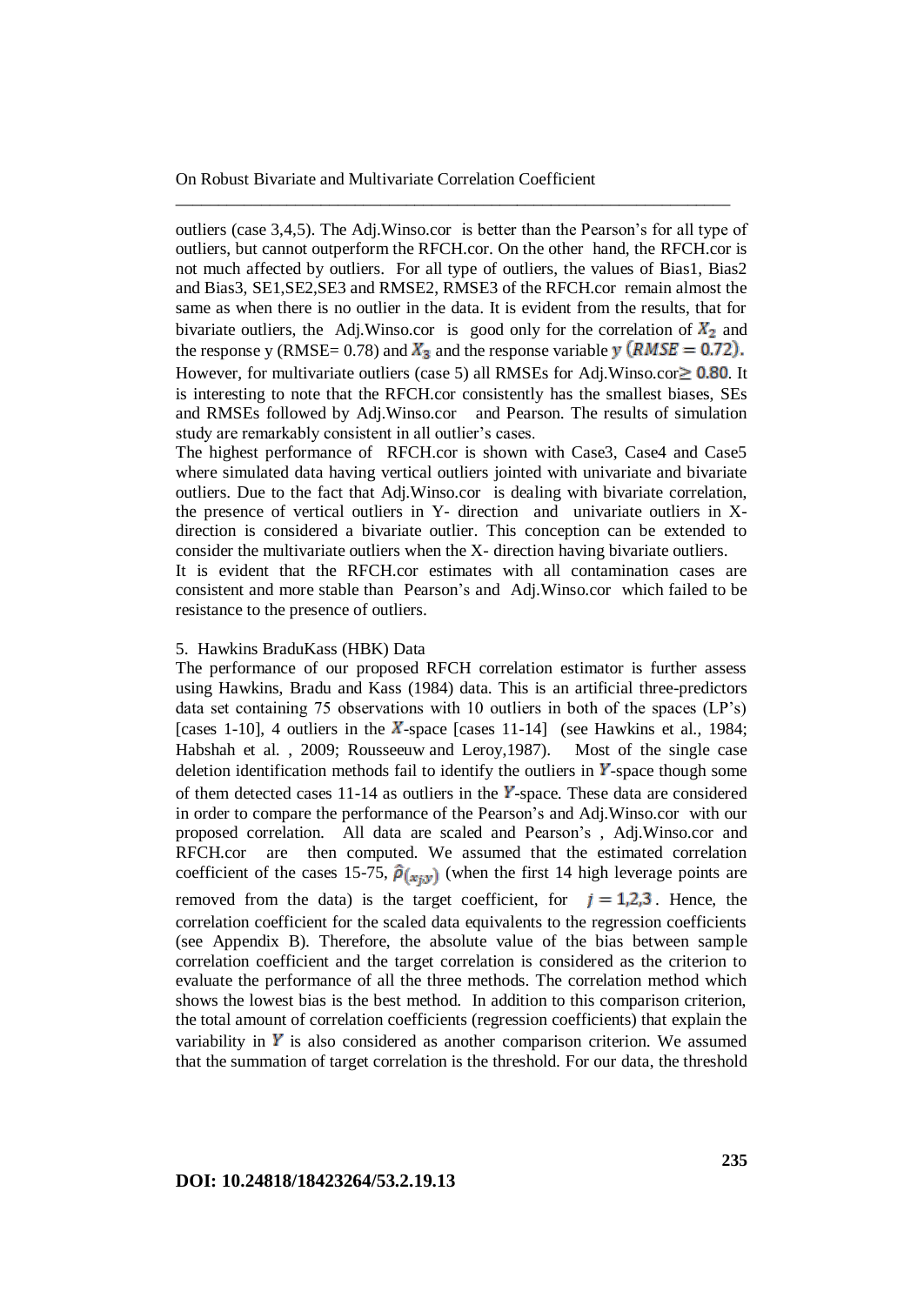equals to (-0.080). The value of (-0.080) is obtained from the data when outliers are removed from the data. The summation of these coefficients represents the total contribution of all independent variables in  $Y$ . The absolute value of the difference between the estimated correlations (coefficients) and the target correlation and the summation of the target correlation are used as the criterion to determine the best correlation method. Another criterion to choose the best method of correlation is the one in which the summation of coefficients is close to the threshold.

\_\_\_\_\_\_\_\_\_\_\_\_\_\_\_\_\_\_\_\_\_\_\_\_\_\_\_\_\_\_\_\_\_\_\_\_\_\_\_\_\_\_\_\_\_\_\_\_\_\_\_\_\_\_\_\_\_\_\_\_\_\_\_\_\_\_\_

Table 5 exhibits the sample correlation, the absolute value of the differences;  $|\hat{\rho}(X_1,Y) - \rho_{(x_1,y)})| |\hat{\rho}(X_2,Y) - \rho_{(x_2,y)}|$  and  $|\hat{\rho}(X_3,Y) - \rho_{(x_3,y)}|$  and the summation of the target correlations. The results show that the Pearson's and Adj.Winso.cor coefficients are much affected by outliers. The RFCH.cor coefficients are more accurate than the Pearson's and Adj.Winso.cor coefficients because it has the lowest values of  $|\hat{\rho}(X_1,Y) - \rho_{(x_1,y_1)}| |\hat{\rho}(X_2,Y) - \rho_{(x_2,y_1)}|$  and  $\left|\hat{\rho}(X_3,Y) - \rho_{(x_3,y)}\right|$  and yields perfect total amount of RFCH.cor coefficients which is  $(-0.080)$  which is exactly equals to the sum of the target correlations.

#### **6. Conclusion**

 The main focus of this study was to formulate a fast and more efficient alternative correlation coefficients between variables for high dimensional data in the presence of multivariate outliers. We have compared its performance with several correlations coefficients. The widely used Pearson's correlation is not robust in the presence of outliers. The adjusted Winsorization correlations is put forward to remedy this problem. Nonetheless, the adjusted Winsorization correlation is only robust to bivariate and not robust to multivariate outliers. We propose RFCH correlations in this regard. The numerical example and simulation study revealed that our proposed robust correlation based on RFCH is more resistant to univariate, bivariate and multivariate outliers, irrespective of the outliers scenarios and percentage of outliers in the dataset. It is more consistent and more robust than the adjusted Winsorization correlation.

### **REFERENCES**

[1]**Abdullah B. Mokhtar (1991),** *On a Robust Correlation Coefficient***.** *Journal of the Royal Statistical Society. Series D (The Statistician) Vol. 39, No. 4 (1990), pp. 455-460;*

[2]**Alqallaf, F. A., Konis, K. P., Martin, R D. and Zamar, R. H. (2002),**

*Scalable Robust Covariance and Correlation Estimates for Data Mining.* Paper presented at the Proceedings of the eighth ACM SIGKDD international conference on Knowledge discovery and data mining;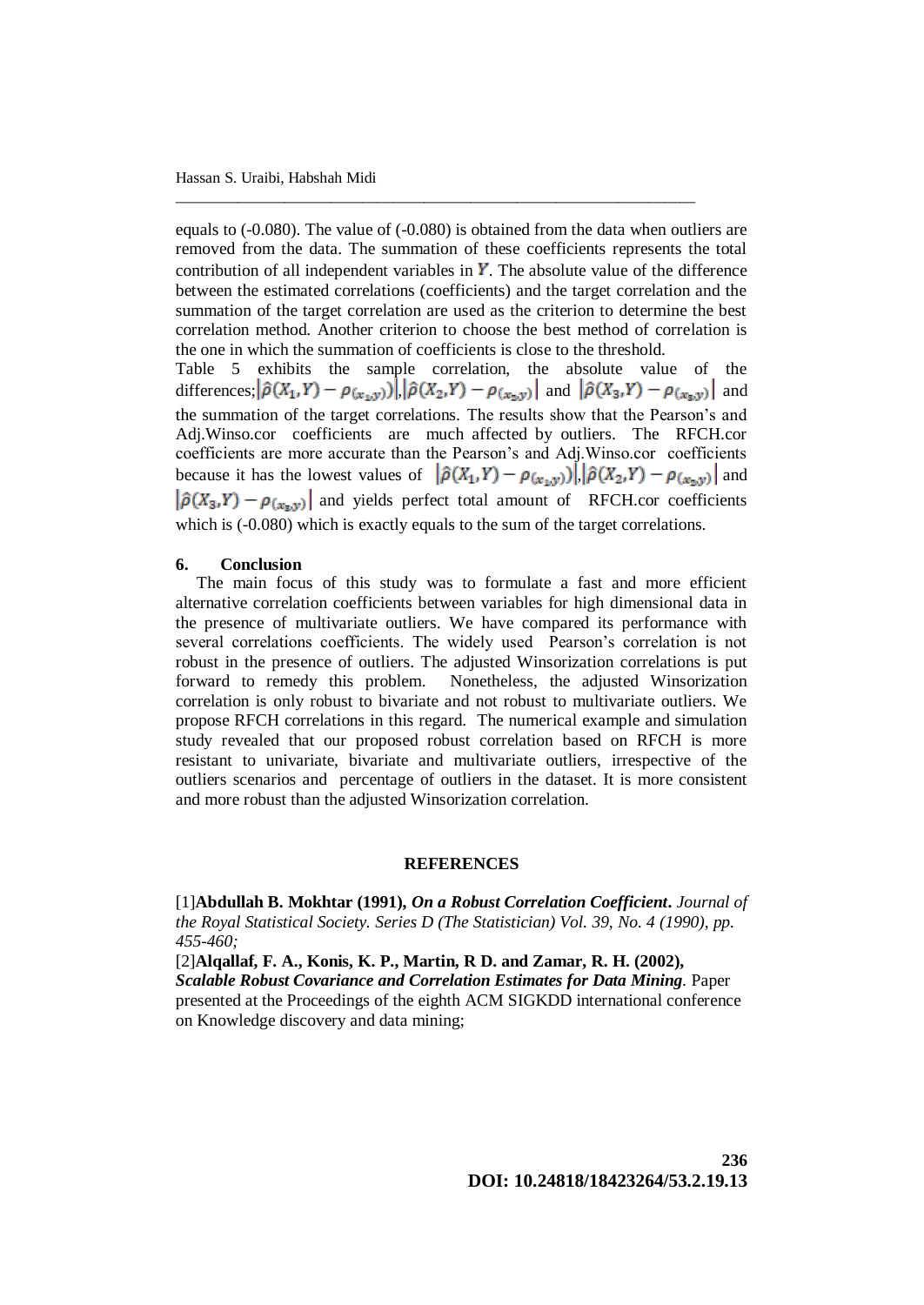[3]**Devlin, S. J, Gnanadesikan, R. and Kettenring, J. R. (1981),** *Robust Estimation of Dispersion Matrices and Principal Components*. *Journal of the American Statistical Association, 76*(374), 354-362; [4]**Gnanadesikan, R. and Kettenring, J. R. (1972),** *Robust Estimates, Residuals, and Outlier Detection with Multiresponse Data*. *Biometrics*, 81-124; [5]**Huber, P. J. (1981),** *Robust Statistics*. New York: *John Wiley and Sons*, Inc.; [6]**Khan, J. A., Van Aelst, S. and Zamar, R. H. (2007a),** *Building a Robust Linear Model with Forward Selection and Stepwise Procedures***.***Computational Statistics and Data Analysis, 52*(1), 239-248; [7]**Khan, J. A., Van Aelst, S. and Zamar, R. H. (2007b),** *Robust Linear Model Selection Based on Least Angle Regression. Journal of the American Statistical Association,* 102(480), 1289-1299; [8]**Maronna, R. A., Martin, R. D. and Yohai, V. J. (2006),** *Robust Statistics: Theory and Methods*: *John Wiley and Sons*, Ltd.; [9]**Olive, D. J, and Hawkins, D. M. (2008),** *High Breakdown Multivariate Estimators***.** *Preprint, see (www. math. siu. edu/olive/preprints. htm)*; [10]**Olive, D. J. and Hawkins, D. M. (2010),** *Robust Multivariate Location and Dispersion.Preprint, see (www. math. siu. edu/olive/preprints. htm)*; [11]**Rousseeuw, P. J. and Driessen, K. V. (1999),** *A Fast Algorithm for the Minimum Covariance Determinant Estimator*. *Technometrics, 41*(3), 212-223; [12]**Rousseeuw, P. J. (1985),** *Multivariate Estimation with High Breakdown Point. Mathematical statistics and applications, 8*, 283-297; [13]**Rousseeuw, P.J. and Yohai, V. J. (1984),** *Robust Regression by Means of S-Estimators Robust and Nonlinear Time Series Analysis, Lecture Notes in Statistics*. *Heidelberg, Germany: Springer-Verlag*; [14]**Shevlyakov, G. and Smirnov, P. (2011),** *Robust Estimation of the Correlation Coefficient: An Attempt of Survey.Austrian Journal of Statistics, 40(1and2), 147-156*;

\_\_\_\_\_\_\_\_\_\_\_\_\_\_\_\_\_\_\_\_\_\_\_\_\_\_\_\_\_\_\_\_\_\_\_\_\_\_\_\_\_\_\_\_\_\_\_\_\_\_\_\_\_\_\_\_\_\_\_\_\_\_\_\_\_

[15]**Tukey, J. W. (1960),** *A Survey of Sampling from Contaminated Distributions.* **In I. Olkin156**.*Austrian Journal of Statistics*, Vol. 40 (2011), No. 1 and 2, 147–156.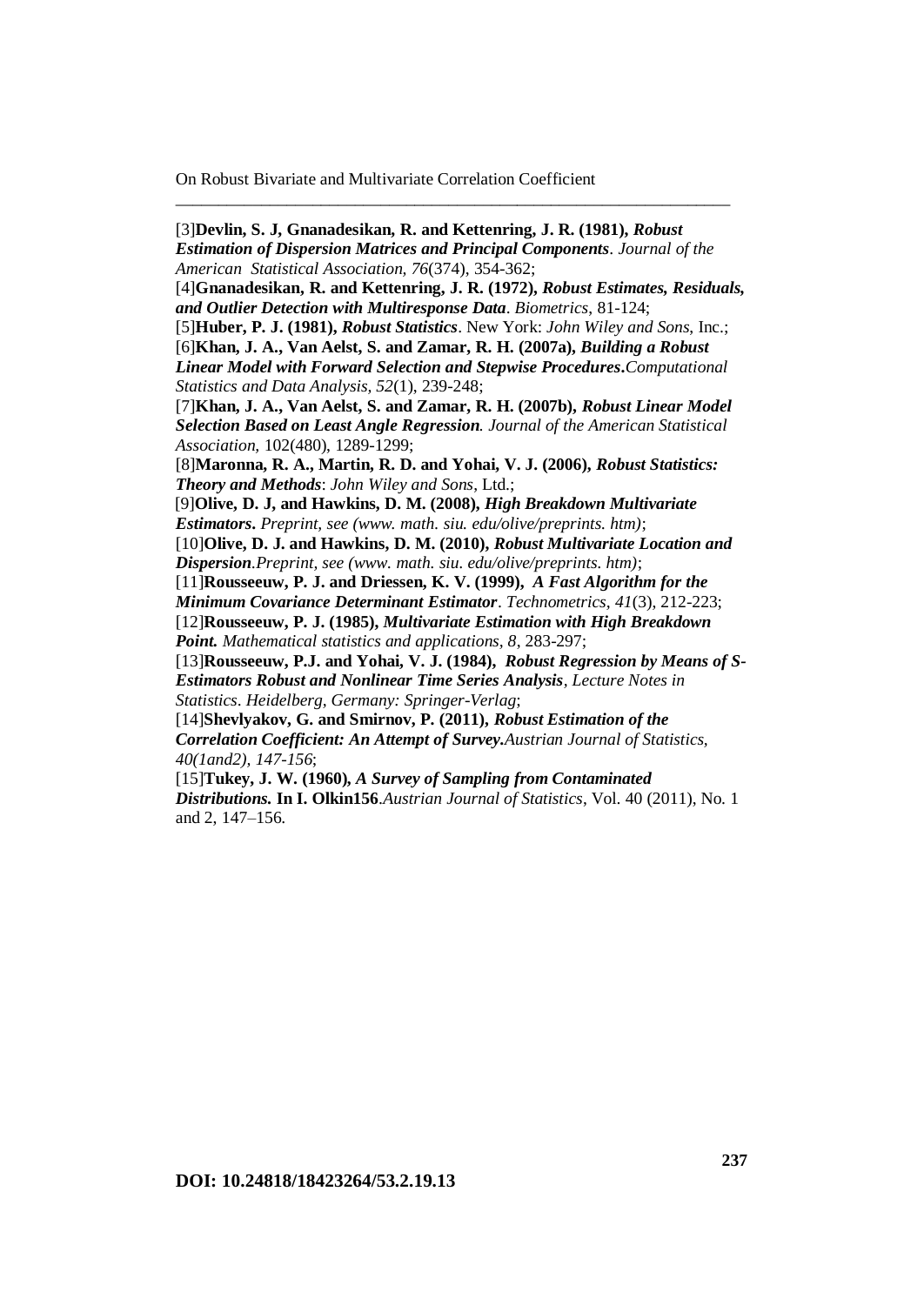|  |  |  | Hassan S. Uraibi, Habshah Midi |  |
|--|--|--|--------------------------------|--|
|--|--|--|--------------------------------|--|

\_\_\_\_\_\_\_\_\_\_\_\_\_\_\_\_\_\_\_\_\_\_\_\_\_\_\_\_\_\_\_\_\_\_\_\_\_\_\_\_\_\_\_\_\_\_\_\_\_\_\_\_\_\_\_\_\_\_\_\_\_\_\_\_\_\_\_

# **Table 4. The bias, standard error and root mean square errors of Pearson's, Adj.Winso and RFCH.cor**

| Case                                                                         | Method        | Bias1 | Bias2 | Bias3 | SE1  | SE <sub>2</sub> | SE <sub>3</sub> | RMSE1 | RMSE <sub>2</sub> | RMSE3 |
|------------------------------------------------------------------------------|---------------|-------|-------|-------|------|-----------------|-----------------|-------|-------------------|-------|
|                                                                              | Pearson's     | 0.72  | 0.71  | 0.71  | 0.11 | 0.16            | 0.16            | 0.73  | 0.73              | 0.73  |
| Without outliers                                                             | Adj.Winso.cor | 0.71  | 0.72  | 0.71  | 0.13 | 0.11            | 0.13            | 0.73  | 0.73              | 0.72  |
|                                                                              | RFCH.cor      | 0.73  | 0.73  | 0.73  | 0.11 | 0.16            | 0.16            | 0.75  | 0.75              | 0.75  |
|                                                                              | Pearson's     | 0.85  | 0.86  | 0.86  | 0.17 | 0.10            | 0.10            | 0.87  | 0.87              | 0.87  |
| Case1                                                                        | Adj.Winso     | 0.67  | 0.77  | 0.93  | 0.20 | 0.16            | 0.21            | 0.70  | 0.78              | 0.95  |
| $(5 \text{ VO's})$                                                           | RFCH.cor      | 0.73  | 0.73  | 0.74  | 0.19 | 0.19            | 0.15            | 0.75  | 0.75              | 0.76  |
|                                                                              | Pearson's     | 0.91  | 0.71  | 0.72  | 0.15 | 0.16            | 0.11            | 0.92  | 0.73              | 0.73  |
| Case2                                                                        | Adj.Winso.cor | 0.91  | 0.72  | 0.71  | 0.04 | 0.11            | 0.08            | 0.91  | 0.73              | 0.72  |
| (5 LP's in X <sub>1</sub> )                                                  | RFCH.cor      | 0.73  | 0.73  | 0.73  | 0.16 | 0.16            | 0.13            | 0.75  | 0.74              | 0.75  |
|                                                                              | Pearson's     | 0.81  | 0.85  | 0.85  | 0.32 | 0.17            | 0.17            | 0.87  | 0.86              | 0.87  |
| Case 3                                                                       | Adj.Winso.cor | 0.77  | 0.77  | 0.93  | 0.22 | 0.13            | 0.21            | 0.80  | 0.78              | 0.95  |
| $(5 \text{ VO's and } 5 \text{ LP's in } X_1)$                               | RFCH.cor      | 0.73  | 0.73  | 0.73  | 0.16 | 0.16            | 0.16            | 0.75  | 0.75              | 0.75  |
|                                                                              | Pearson's     | 0.91  | 0.90  | 0.71  | 0.15 | 0.14            | 0.16            | 0.92  | 0.91              | 0.72  |
| Case 4                                                                       | Adj.Winso.cor | 0.90  | 0.89  | 0.71  | 0.14 | 0.09            | 0.13            | 0.91  | 0.90              | 0.72  |
| $(5 LP's in X1 and 5 LP's in$<br>$X_2$ )                                     | RFCH.cor      | 0.73  | 0.73  | 0.73  | 0.16 | 0.16            | 0.13            | 0.75  | 0.75              | 0.75  |
| Case 5                                                                       | Pearson's     | 0.80  | 0.94  | 0.85  | 0.35 | 0.33            | 0.17            | 0.87  | 0.99              | 0.87  |
|                                                                              | Adj.Winso.cor | 0.77  | 0.86  | 0.93  | 0.22 | 0.20            | 0.19            | 0.80  | 0.88              | 0.95  |
| $(5 \text{ VO's}, 5 \text{ LP's in } X_1 \text{ and } 5)$<br>LP's in $X_2$ ) | RFCH.cor      | 0.73  | 0.72  | 0.72  | 0.13 | 0.18            | 0.18            | 0.74  | 0.74              | 0.74  |